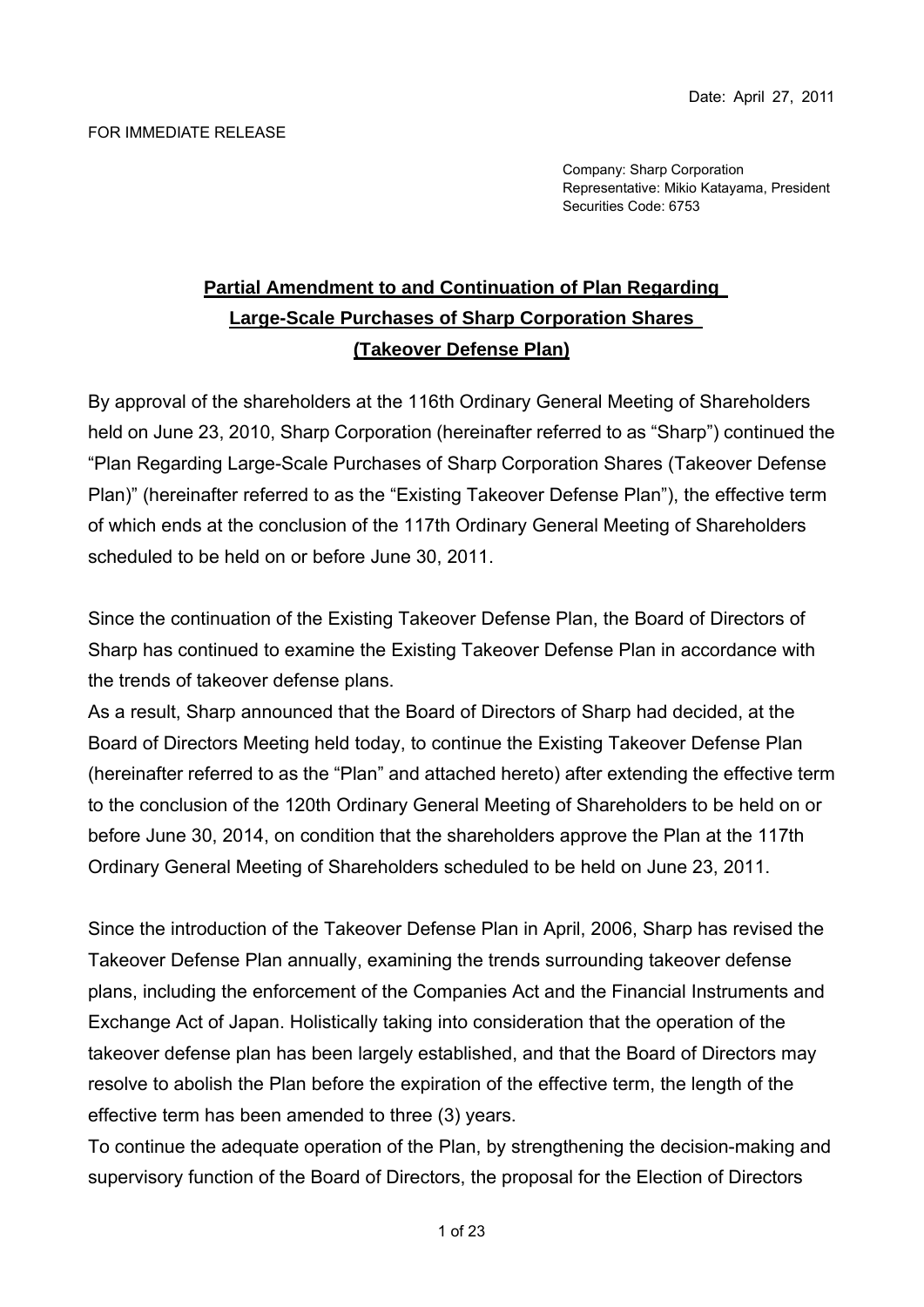planned for the 117th Ordinary General Meeting of Shareholders will include an increase in the number of outside directors.

The Plan serves to protect and enhance corporate value and common interests of shareholders and provides rules to enable the shareholders to adequately judge the situation by requiring Large-Scale Purchasers of Sharp's shares to provide sufficient information including, but not limited to, the purposes and methods of the purchase, the amount and type of consideration, basis for determination of the purchase price, and by giving the Board of Directors of Sharp an adequate Assessment Period. Therefore, the Plan does not reject Large-Scale Purchases per se. Rather, whether or not to permit Large-Scale Purchases should be entrusted to the shareholders.

As of today The Board of Directors of Sharp recognized no proposal of Large-Scale Purchases.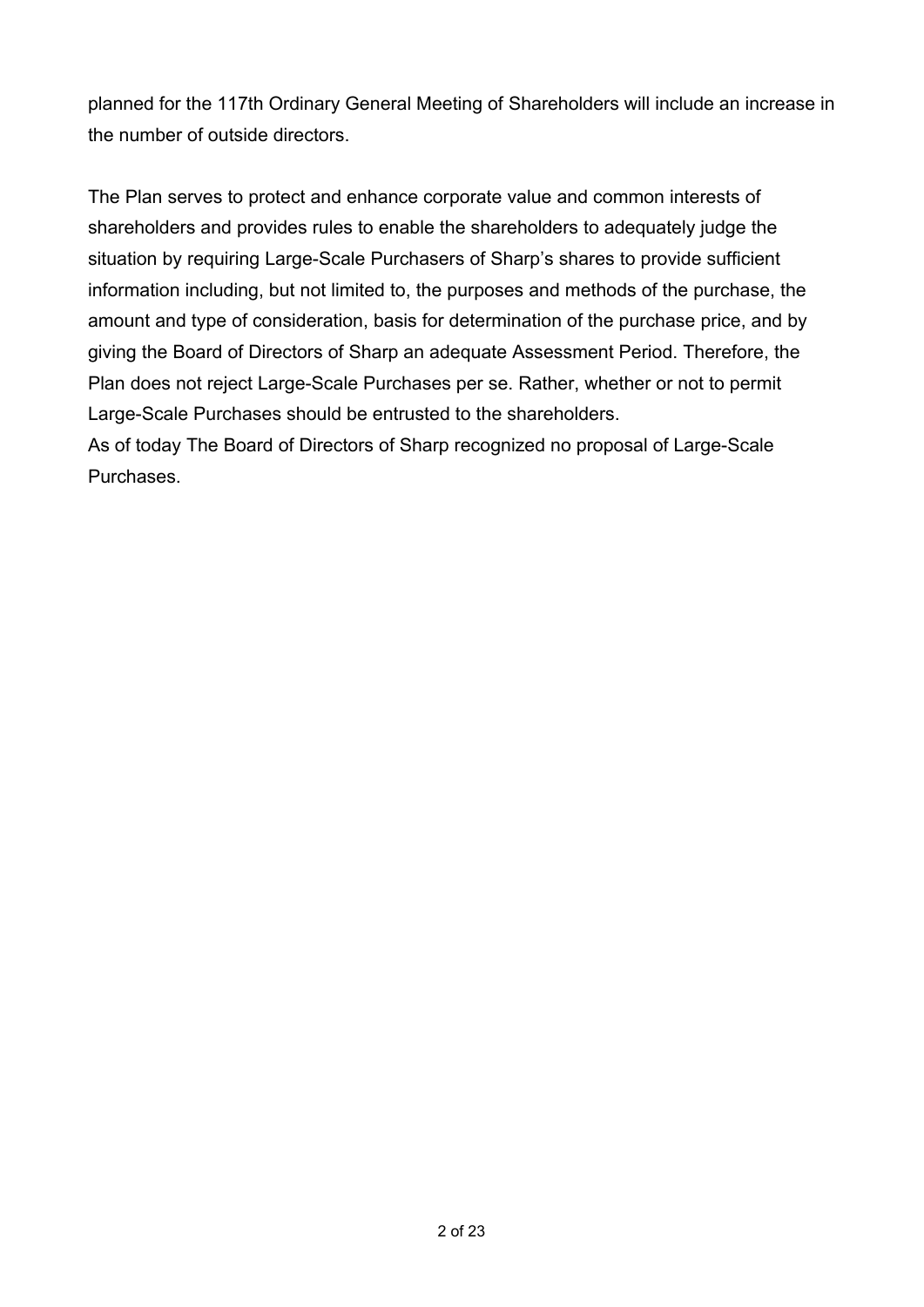#### (Attachment)

# Plan Regarding Large-Scale Purchases of Sharp Corporation Shares (Takeover Defense Plan)

# I. Basic Policy in Reference to the Persons Who Control Decisions on Sharp's Finance and Business Policy

Purchases of shares which are conducted to control decisions on companies' finance and business policy without obtaining the approval of the Board of Directors of targeted companies include, but are not limited to, inappropriate Purchases which 1) judging from their goals, apparently harm corporate value and common interests of shareholders, or 2) harm stakeholders such as customers, clients and/or employees and ultimately harm corporate value, or 3) coerce shareholders to sell shares, or 4) do not disclose sufficient information regarding the Purchase and the Purchaser, or 5) do not provide the Board of Directors of the targeted company with sufficient time to investigate the Purchase and offer alternative plans.

What is especially essential to Sharp Group is the ability of its manufacturing operation to develop and make good use of advanced technology and manufacturing technology for protecting and enhancing corporate value and common interests of shareholders. However, several years or decades might be needed for Sharp Group to commercialize the results of research and development, and building up good cooperative relationships with stakeholders such as customers, clients and/or employees during such a period is essential. Therefore, management action based on a medium-and long-term perspective is indispensable for us to maximize our corporate value.

The Board of Directors of Sharp believes that determining whether to accept Purchases aimed at a takeover and conducted without obtaining the approval of the Board of Directors of Sharp should be ultimately entrusted to the shareholders. However, the Board of Directors of Sharp also believes that it is not appropriate for any person who conducts an inappropriate Purchase as described above to control decisions on Sharp's financial and business policy, and might harm corporate value and common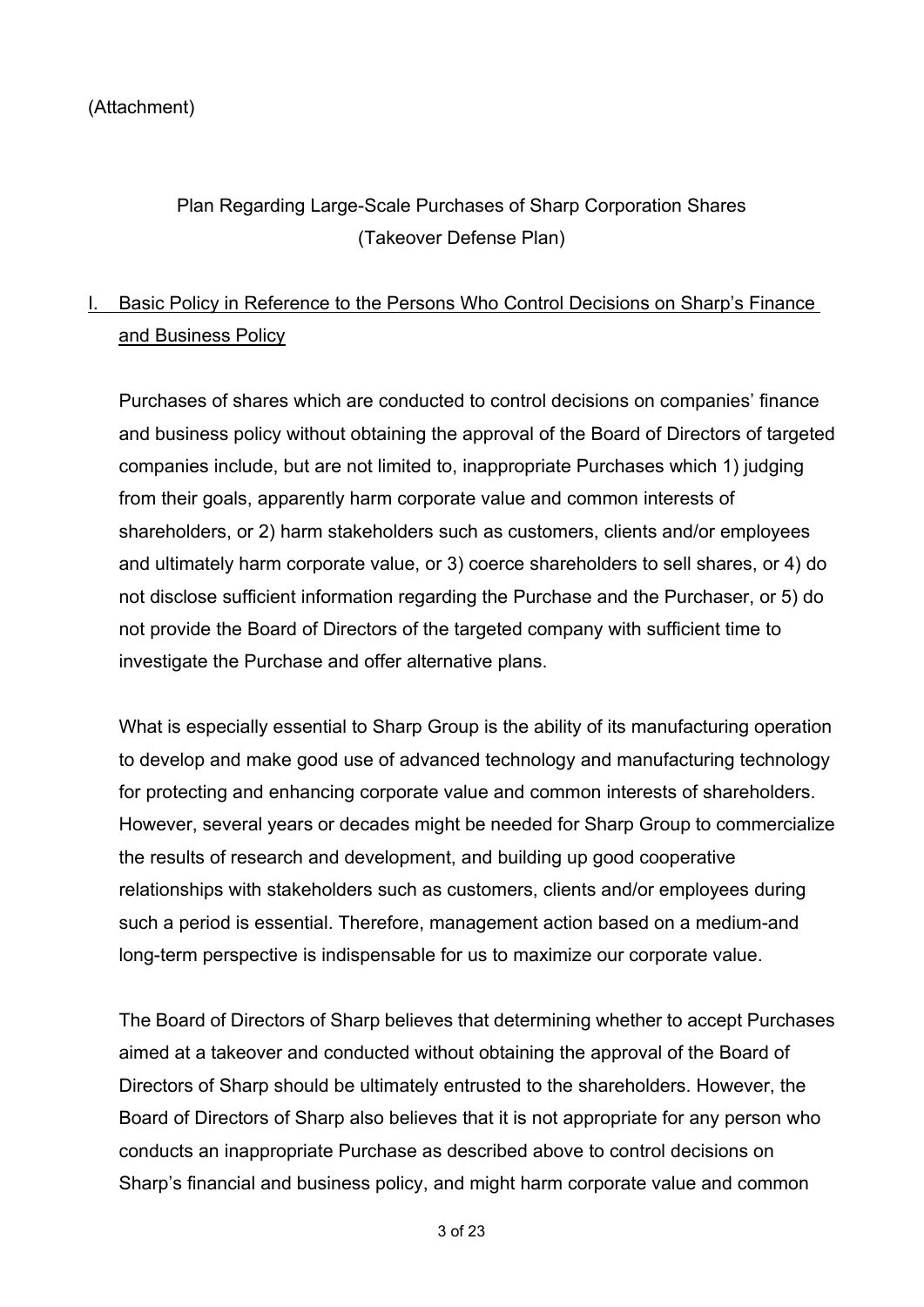interests of shareholders, and that it is necessary to take reasonable countermeasures if such an inappropriate Purchase is actually conducted.

# II. Exceptional Actions that Contribute to Achieving the Basic Policy, including Effective Practical Use of Sharp's Assets, and Forming Appropriate Company Groups

In addition to the actions described in III, the exceptional actions are as follows:

#### 1. Action based on mid- and long-term business strategy

Under our business creed of "Sincerity and Creativity," the Sharp Group has endeavored to enhance corporate value and has consistently worked to make productive contributions to society at large through the development of unique, one-of-a-kind products that are ahead of their time.

Going forward, the Sharp Group believes that our continuing efforts to develop proprietary electronic devices and to create uniquely-featured products that make full use of leading-edge electronics technologies will lead the Sharp Group to be a "valued, one-of-a-kind-company," which we believe will result in protecting and enhancing corporate value and common interests of shareholders.

Based on this philosophy, the corporate vision that we seek is being an Eco-Positive Company\*, and to realize this vision, we will continue to build a corporate culture of achieving a balance between a positive contribution to the environment and economic activity through the electronics industry.

To enhance corporate value, we have set "Contribute to society by environment- and health-related business with energy-saving and energy-creating equipment as the core" and "Realize a true ubiquitous network society with our one-of-a-kind LCDs" as our mid-term business visions, and we are conducting business actively.

To fulfill our corporate vision and business visions, even in this drastically changing business environment, we will not seek merely to expand our business volume, but rather strive to continue as a company that contributes to the culture, benefits and welfare of people throughout the world, by using our unique and innovative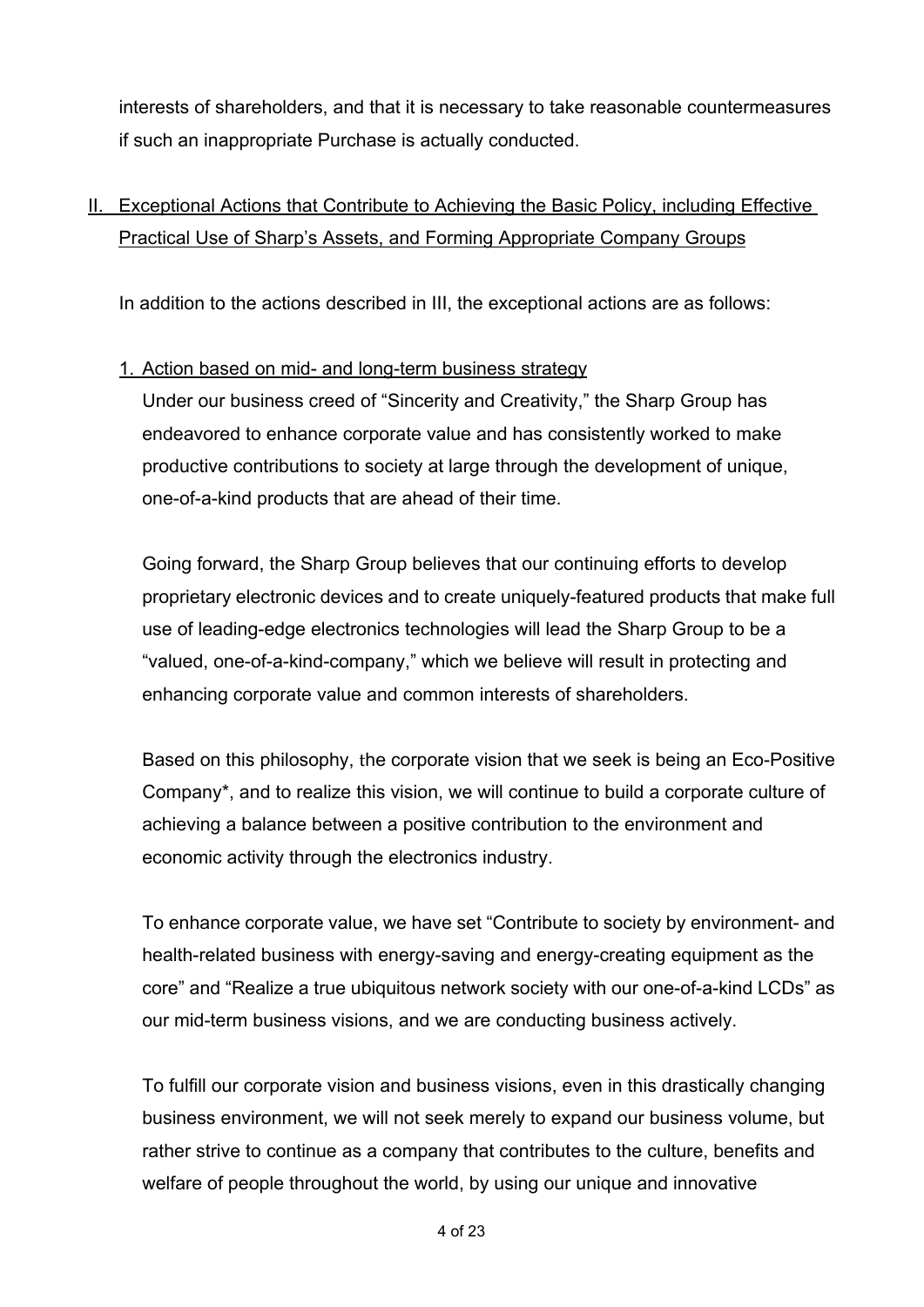technology. To carry out this contribution, we will strive to build a profitable and stable business structure by 1) Manufacturing one-of-a-kind products, 2) Being cost-conscious and emphasizing profitability, and 3) Structuring a firm management culture based on appropriate control and management of cost, inventory, and investment.

In addition, we will strive to increase our trust and credit by meeting society's expectations through a variety of social contribution activities centered on the areas of environment, education, and social welfare, and will fulfill our corporate social responsibility, acknowledging the importance to carry out business with the stakeholder's view and compliance in mind.

\*A company that supplies energy-creating and energy-saving products whose usage reduces significantly more greenhouse gas emissions than its worldwide business activities produce. "Eco-Positive" does not mean that a company has no negative impact on the environment. Rather, "Eco-Positive Company" is a phrase Sharp uses to indicate the ideal state of a company in terms of environmentalism; it is the state Sharp aims to achieve.

#### 2. Basic Policy on distribution of earnings

Sharp considers distributing profits to shareholders to be one of management's top priorities. While maintaining consistently stable dividend pay-outs, and while carefully considering our consolidated business performance, financial situation and future business development in a comprehensive manner, we have been implementing a set of measures to return profits to our shareholders, such as distributing an amount of periodic dividends. We will continue to return profit actively, targeting a consolidated pay-out ratio of 30%.

# III. Actions to Prevent Persons Deemed Inappropriate, in Light of the Basic Policy, from Controlling Decisions on Sharp's Financial and Business Policy

Sharp has decided on the actions to prevent persons deemed inappropriate in light of the basic policy prescribed in I. from controlling decisions on Sharp's financial and business policy as follows: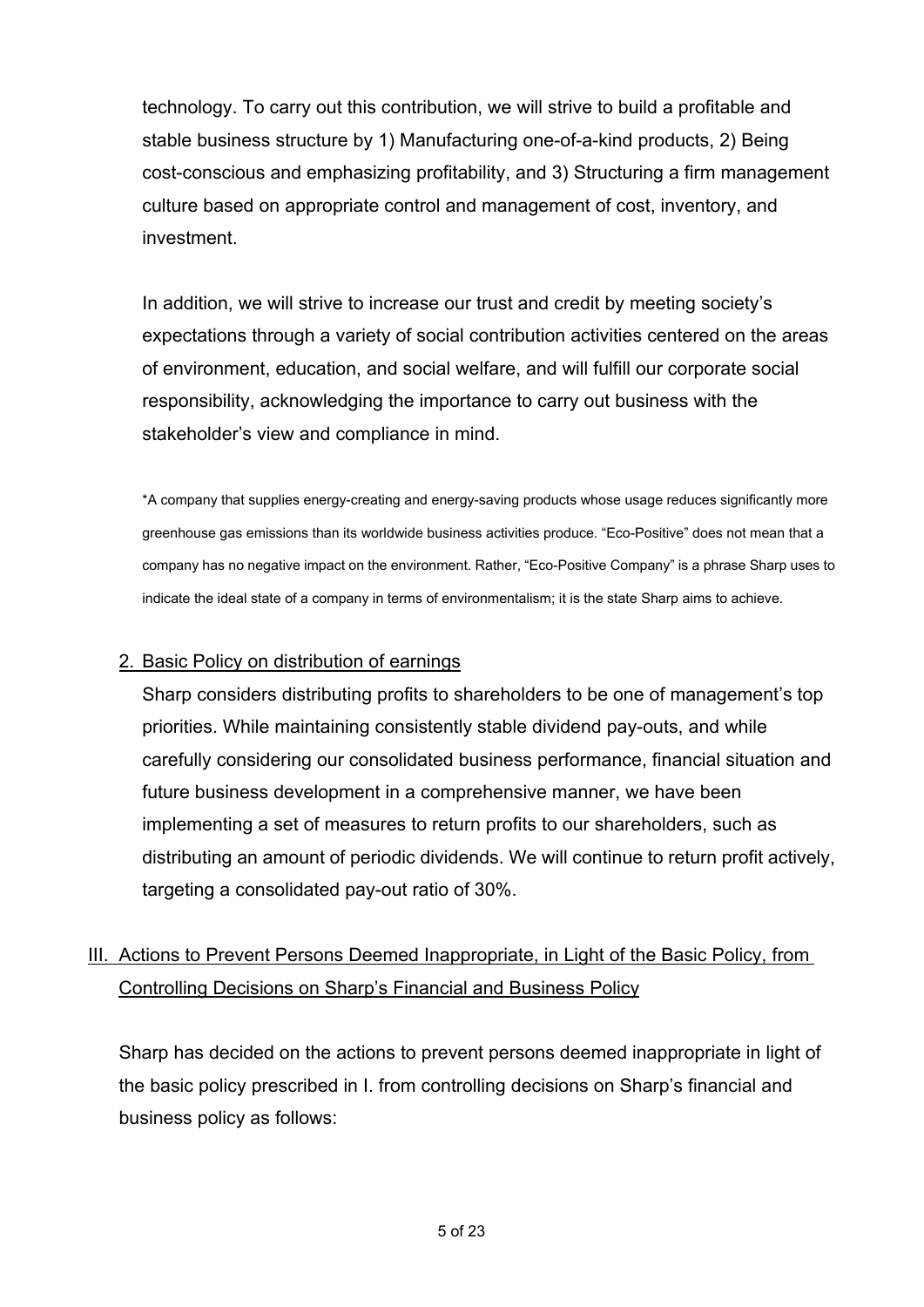Sharp has established rules regarding Purchases indicated below (hereinafter referred to as "Large-Scale Purchase Rules") to protect corporate value and common interests of shareholders and requires any person who conducts such a Purchase to follow the Large-Scale Purchase Rules, and reasonable countermeasures shall be taken if such person does not follow these Rules, or otherwise fails to comply with these Rules.

- ・Purchases of Sharp's shares by a group of shareholders\* with an intent to obtain 20% or more of the total voting rights of Sharp without the prior consent of the Board of Directors of Sharp
- ・Purchases of Sharp's shares resulting in a group of shareholders holding 20% or more of the total voting rights of Sharp

(a purchase of Sharp's shares as described above shall be hereinafter referred to as a "Large-Scale Purchase," and a person or a company intending to conduct a Large-Scale Purchase shall be hereinafter referred to as a "Large-Scale Purchaser." The plan regarding Large-Scale Purchases of Sharp's shares described in 1―4 shall be hereinafter referred to as the "Plan.")

\*A group of shareholders shall mean any of the following:

- 1) a holder (defined in Paragraph 1, Article 27-23 of the Financial Instruments and Exchange Act of Japan, including a person included as a holder pursuant to Paragraph 3, Article 27-23 thereof) of share certificates or other securities (defined in Paragraph 1, Article 27-23 of the Financial Instruments and Exchange Act of Japan) of Sharp, and any joint holders (defined in Paragraph 5, Article 27-23 of the Financial Instruments and Exchange Act of Japan, including a person deemed as a joint holder pursuant to Paragraph 6, Article 27-23 thereof), or
- 2) a person or a company who makes a purchase (defined in Paragraph 1, Article 27-2 of the Financial Instruments and Exchange Act of Japan, including a purchase made on a financial instruments market) of share certificates or other securities (defined in Paragraph 1, Article 27-2 of the Financial Instruments and Exchange Act of Japan) of Sharp, and any specially related parties (defined in Paragraph 7, Article 27-2 of the Financial Instruments and Exchange Act of Japan); hereinafter the same.

#### 1. Necessity of the Plan

The Board of Directors of Sharp believes that in the event of a Large-Scale Purchase of Sharp's shares, whether to accept the Purchase or not should be ultimately entrusted to the shareholders. However, the Board of Directors of Sharp also believes that the shareholders must receive necessary and sufficient information concerning the following issues from both a Large-Scale Purchaser and the Board of Directors of Sharp in order to reach a proper decision.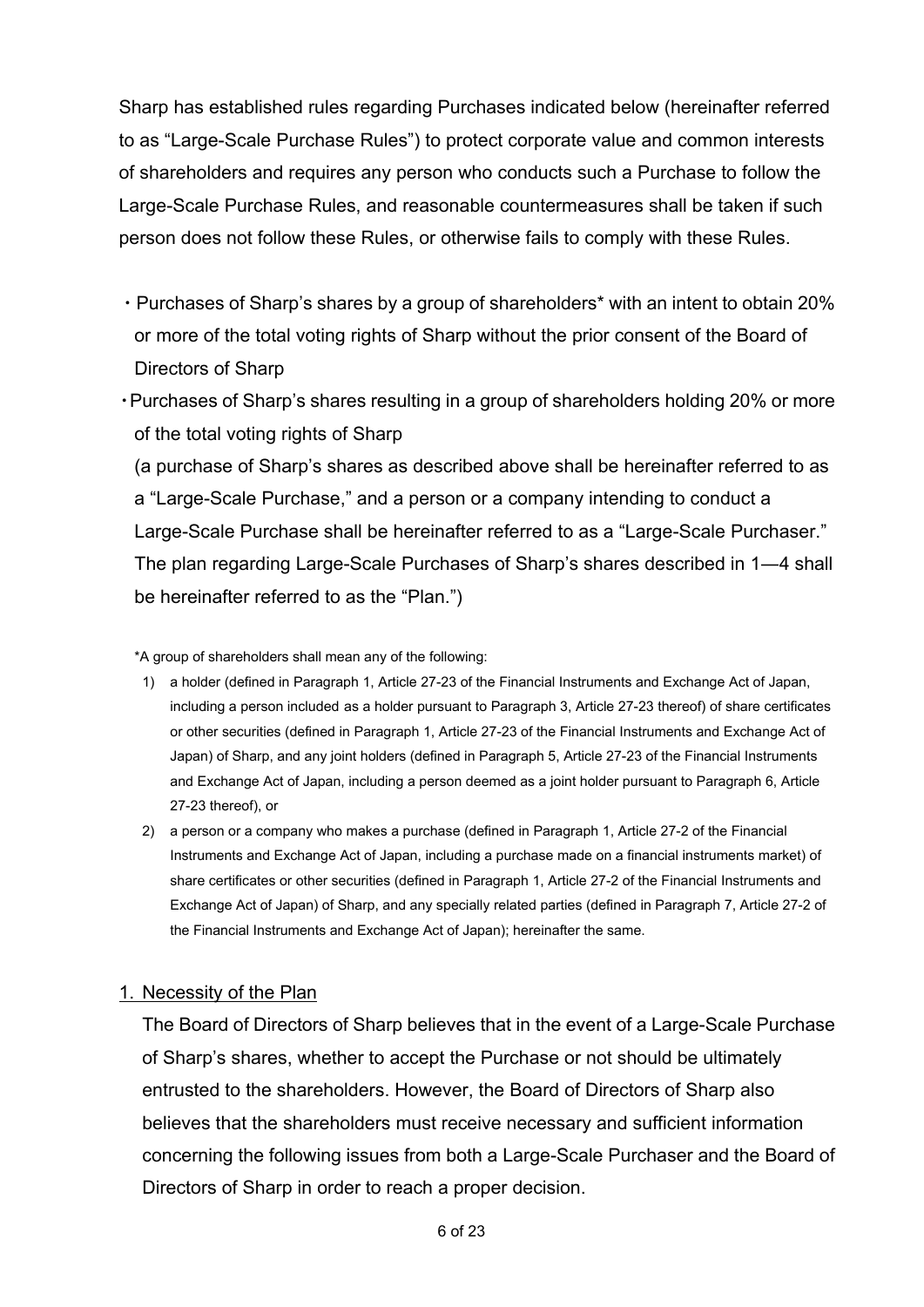- ・Expected effects of a Large-Scale Purchase on Sharp Group and/or a Large-Scale Purchaser's opinion with respect to management policies and business plans of Sharp Group
- ・Expected effects on stakeholders of Sharp Group, such as customers, clients and/or employees
- ・Opinions and/or alternative plans of the Board of Directors of Sharp on Large-Scale Purchases, etc.

Therefore, the Board of Directors of Sharp believes that establishing certain reasonable rules for Large-Scale Purchases is essential.

## 2. Details of Large-Scale Purchase Rules

Large-Scale Purchase Rules established by the Board of Directors of Sharp require that (1) a Large-Scale Purchaser shall provide the Board of Directors of Sharp with necessary and sufficient information in advance, and (2) after an assessment period has passed, a Large-Scale Purchaser shall be allowed to initiate a Large-Scale Purchase. The details are prescribed as follows.

- (1) Provision of information on Large-Scale Purchases
	- ① When a Large-Scale Purchaser intends to initiate a Large-Scale Purchase, the Large-Scale Purchaser is required to submit to Sharp a written document (hereinafter referred to as "Letter of Declaration") that includes a declaration to comply with the Large-Scale Purchase Rules, the name and address of the Large-Scale Purchaser, applicable law under which the Large-Scale Purchaser is established or the governing law of incorporation, the name of the representative director, contact information in Japan and an outline of the Large-Scale Purchase.
	- ② Within ten (10) business days after receipt of the Letter of Declaration, Sharp will issue a list to the Large-Scale Purchaser of necessary and sufficient information (hereinafter referred to as the "Large-Scale Purchase Relevant Information") concerning the contents of the Large-Scale Purchase and the Large-Scale Purchaser in order for the shareholders to reach a proper decision and for the Board of Directors of Sharp to form an opinion, and will require the Large-Scale Purchaser to immediately provide such information described in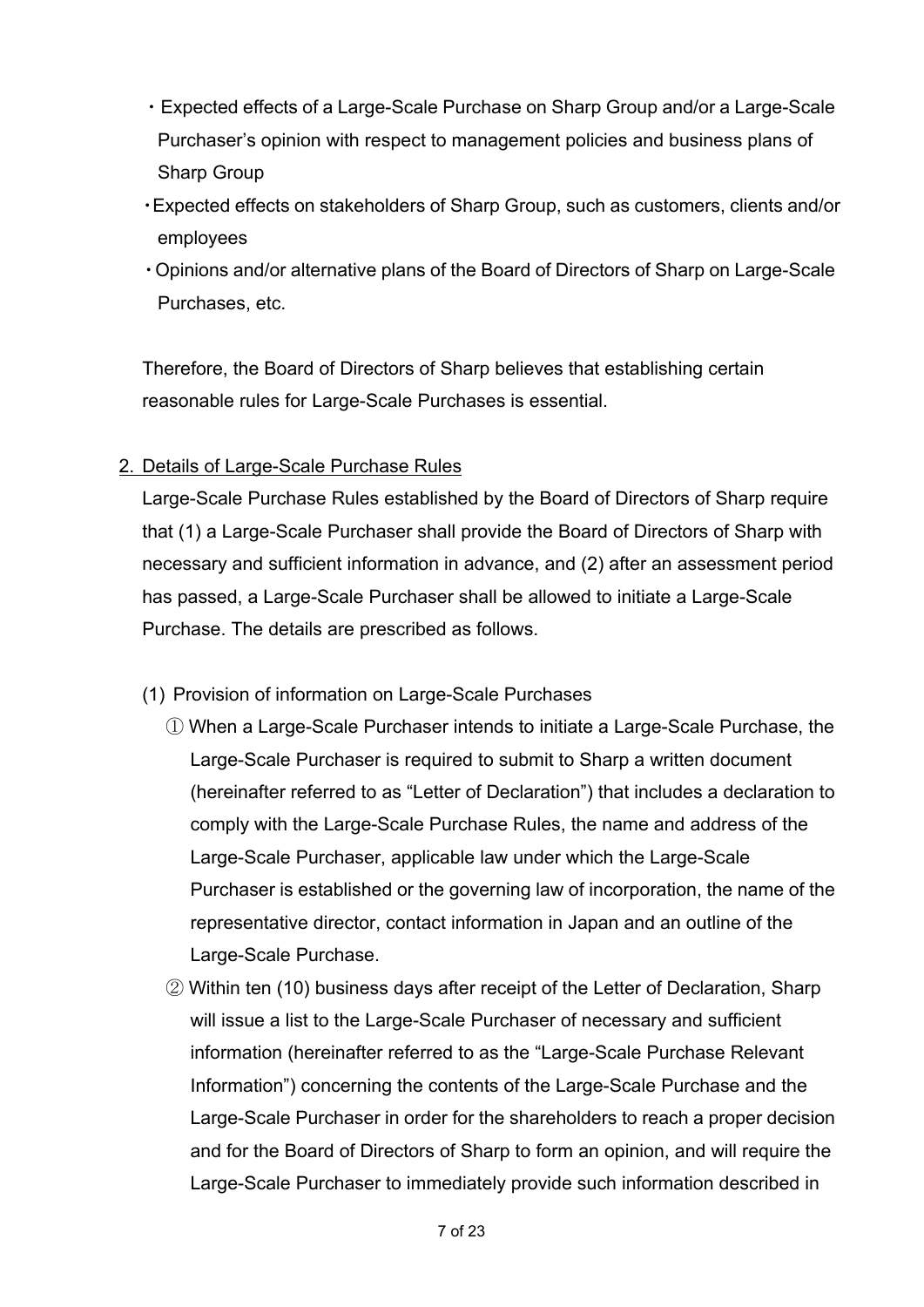that list. Large-Scale Purchase Relevant Information includes, but is not limited to, the items described below.

- (a) An outline of the Large-Scale Purchaser and its group (including name, capital structure, subject matter of its business, financial condition, history of past acquisitions or Large-Scale Purchases and experience in some similar kind of business as Sharp's business);
- (b) The purposes, methods and conditions of the purchase (including the amount and type of consideration, basis for determination of the purchase price, the source of funds for the purchase, duration of the purchase and structure of the transaction);
- (c) An outline of the supplier of the funds (including name and capital structure);
- (d) Management policy the Large-Scale Purchaser intends to adopt after the completion of the Large-Scale Purchase, details of medium- and long-term plans for each business, equity policy, financial policy and dividend policy;
- (e) Policy for putting to use the patents, brands, etc. to continuously enhance corporate value and common interests of shareholders, and the basis of the policy;
- (f) Policy on whether to change or not to change the treatment of stakeholders (customers, clients, employees, local community and others), that would be implemented after the completion of the Large-Scale Purchase, and the policy's contents.
- ③ The Board of Directors of Sharp will thoroughly examine the information provided by the Large-Scale Purchaser, and if the information initially provided is deemed to be insufficient, the Board of Directors of Sharp may require the Large-Scale Purchaser to provide additional information until the Board of Directors of Sharp determines the provided information is sufficient.
- ④ When the Board of Directors of Sharp receives the Letter of Declaration, or considers the Large-Scale Purchase Relevant Information provided by the Large-Scale Purchaser is deemed to be sufficient, the Board of Directors of Sharp will timely and adequately disclose the facts. In addition, if a Large-Scale Purchase is proposed, and disclosure is considered necessary for shareholders to make decisions, the Board of Directors of Sharp will disclose, at a time it generally deems appropriate, the facts of such Large-Scale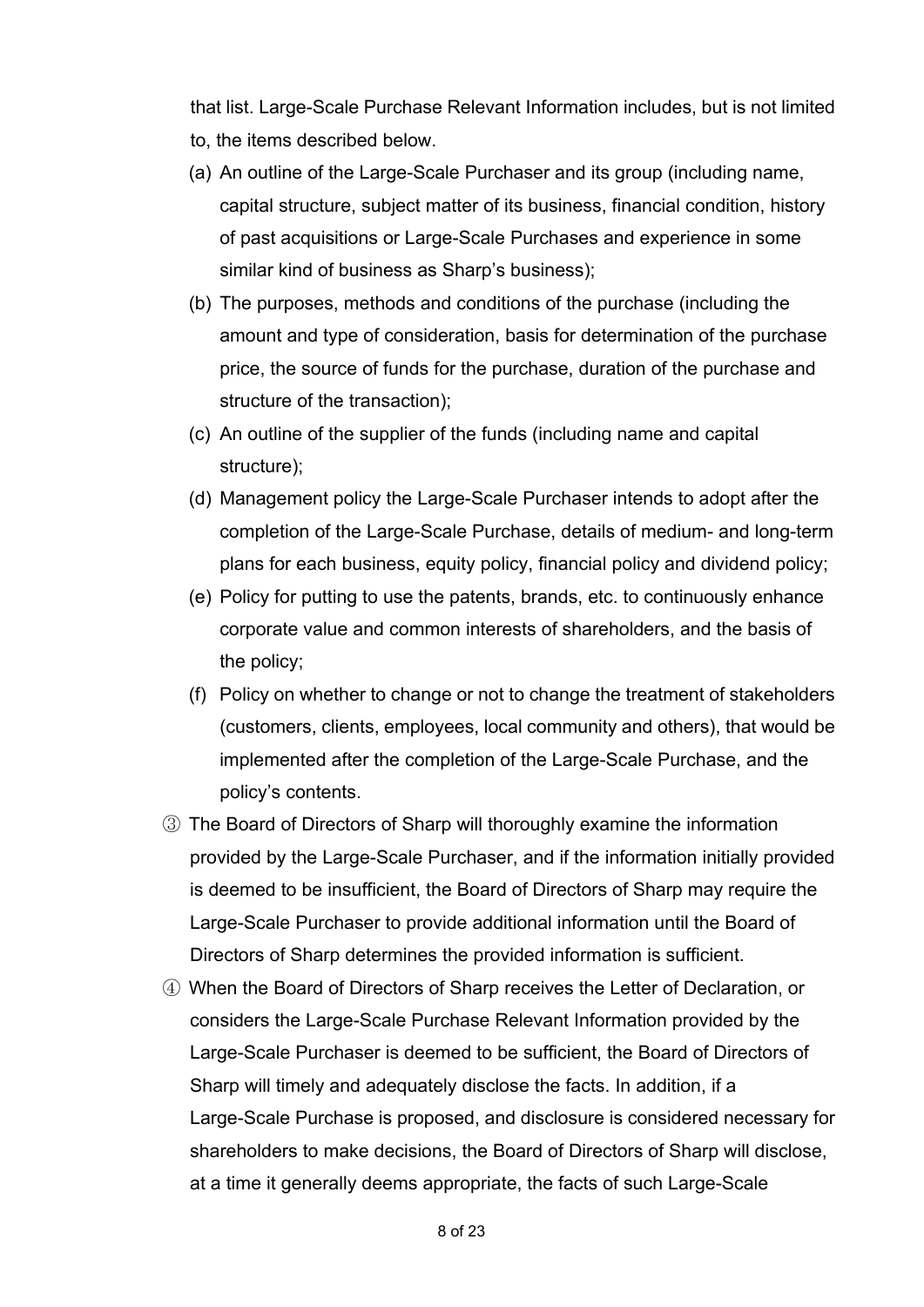Purchase and all or part of the Large-Scale Purchase Relevant Information provided to the Board of Directors of Sharp.

## (2) Establishment of Assessment Period

After the requirement of the Large-Scale Purchase Relevant Information has been totally satisfied, the Board of Directors of Sharp will have sixty (60) business days, if the counter value will be paid only in Japanese Yen, or ninety (90) business days, if the counter value will be paid in other than Japanese Yen, as a period to assess the purchase (hereinafter referred to as "Assessment Period") during which the Board of Directors of Sharp will assess, investigate, examine, negotiate, form an opinion and seek any alternatives, and the Large-Scale Purchase will be allowed to commence only after the Assessment Period has passed.

During the Assessment Period, the Board of Directors of Sharp will accurately assess and investigate the provided Large-Scale Purchase Relevant Information to deliberate on its opinion, while fully considering the recommendation of the Special Committee provided for in 3., and seeking advice from outside experts including lawyers, financial advisors and certified public accountants. The Board of Directors of Sharp will negotiate with a Large-Scale Purchaser in order to improve the terms of a proposed Large-Scale Purchase if necessary, observing timely disclosure of information.

#### 3. Establishment of the Special Committee

Before investigation of the Large-Scale Purchase or countermeasures are taken by the Board of Directors of Sharp, the Special Committee, which is made up of three (3) or more Members who are appointed among Outside Directors of Sharp, Outside Corporate Auditors of Sharp and experienced outsiders, shall deliberate on and recommend to the Board of Directors of Sharp whether sanctioning the Large-Scale Purchase is advisable or if countermeasures should be taken. The Board of Directors of Sharp shall fully consider this recommendation and make a final decision concerning countermeasures prescribed in 4. below. Please see Exhibit 2 for an outline of the Special Committee Rules and list of Members of the Special Committee.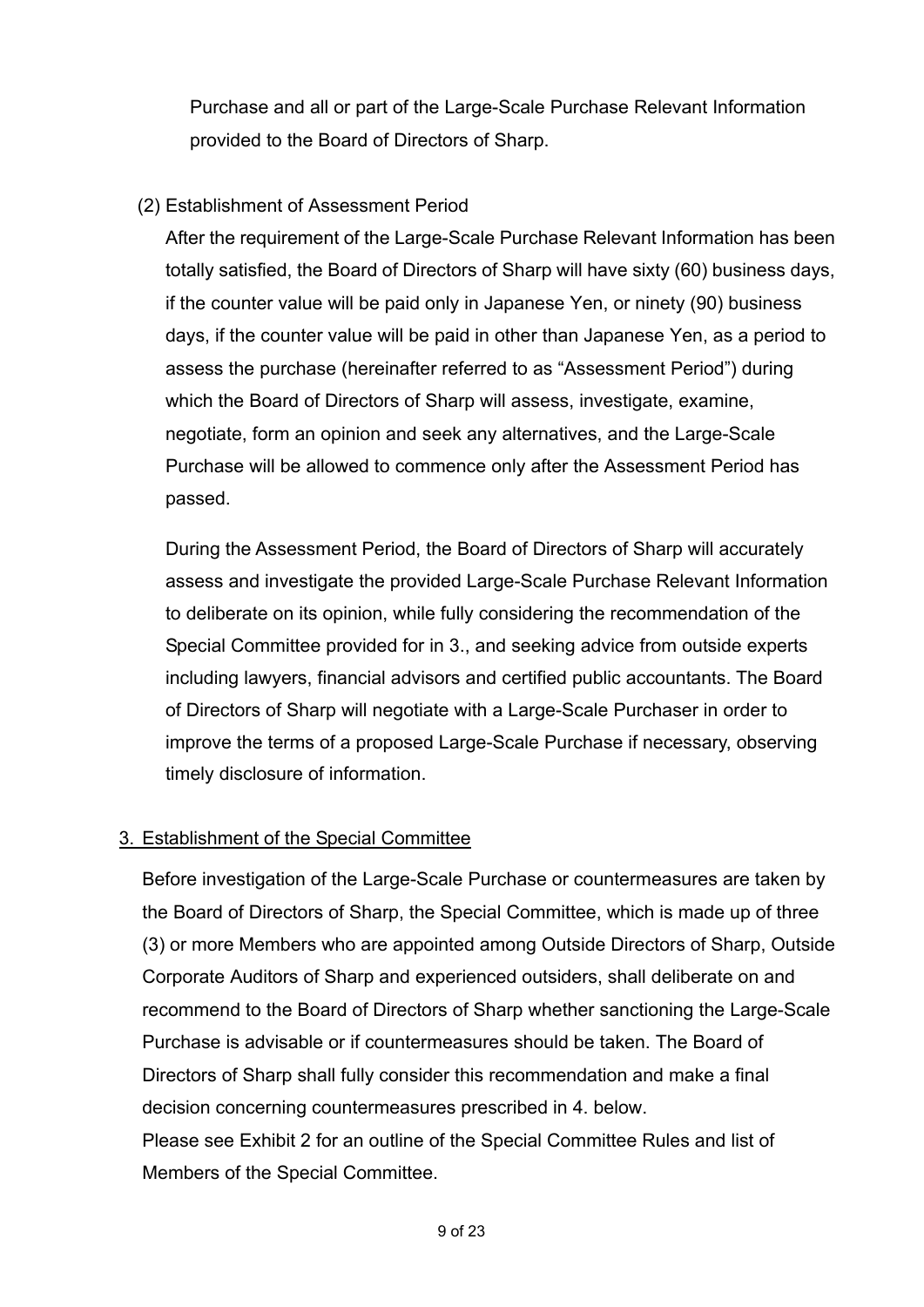#### 4. Countermeasures

(1) In case a Large-Scale Purchaser complies with the Large-Scale Purchase Rules, and the Large-Scale Purchase is deemed not to harm corporate value and common interests of shareholders:

The Board of Directors of Sharp will not take any countermeasures.

(2) In case a Large-Scale Purchaser does not comply with the Large-Scale Purchase Rules:

If a Large-Scale Purchaser does not comply with the Large-Scale Purchase Rules and initiates the Large-Scale Purchase, or deviates from the Large-Scale Purchase Rules, the Board of Directors of Sharp may take countermeasures, such as a share split, or a gratis allotment of stock acquisition rights, as permitted by laws, regulations or by-laws in effect at the time, to protect corporate value and common interests of shareholders. The Board of Directors of Sharp shall, at its discretion, choose at the time the most reasonable and appropriate countermeasures.

An outline of countermeasures in the form of a gratis allotment of Stock Acquisition Rights is provided in Exhibit 3. If the Board of Directors of Sharp decides to issue the Stock Acquisition Rights, the following may be imposed with the effectiveness of countermeasures in mind: an exercise period, conditions for exercising, e.g. those who are exercising Stock Acquisition Rights cannot belong to a specified group of shareholders with more than a certain share of voting rights, and acquisition provisions. The Board of Directors of Sharp may determine different conditions from those that are provided in Exhibit 3, in accordance with the circumstances at the time of issuance of the Stock Acquisition Rights.

(3) In case a Large-Scale Purchaser complies with the Large-Scale Purchase Rules, but the Large-Scale Purchase nevertheless harms corporate value and common interests of shareholders:

Even if a Large-Scale Purchaser complies with the Large-Scale Purchase Rules, the following factors shall be regarded as materially harmful to corporate value and common interests of shareholders.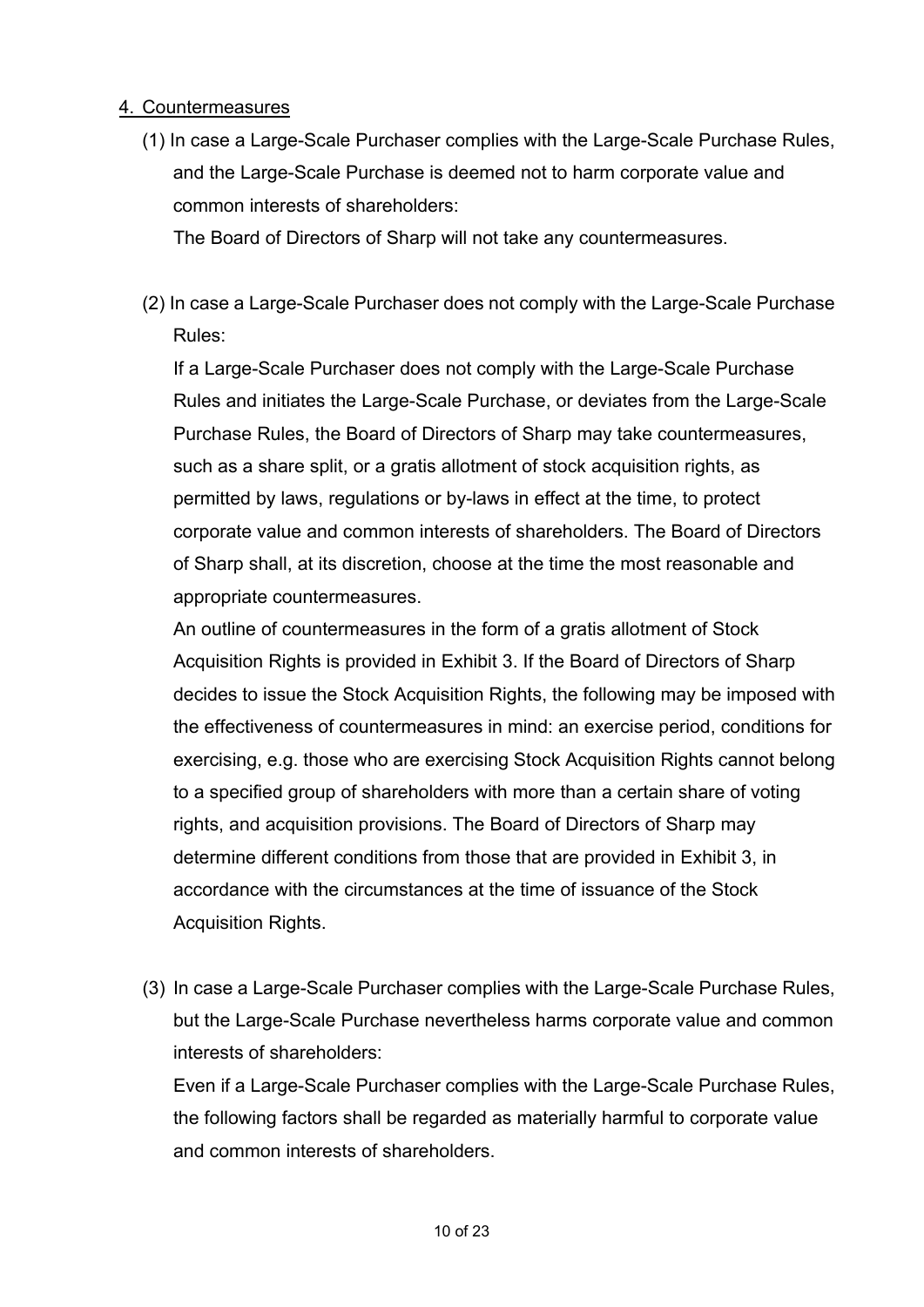There is no intention to participate in Sharp Group's management, and there is an intention to inflate Sharp's share price and resell the shares to Sharp or its affiliates at an inflated price.

 There is an intention to transfer intellectual property rights, know-how, trade secrets, main clients or customers which are indispensable to Sharp Group's business to a Large-Scale Purchaser or its group by temporarily commandeering Sharp Group's management.

 There is an intention to misappropriate Sharp Group's assets as collateral or funds for loans for a Large-Scale Purchaser or its group.

 There is an intention to dispose of Sharp Group's assets by temporarily commandeering their management, to obtain a temporarily high dividend or to sell the shares at a high price due to payment of a temporarily high dividend.

 There is an intention equivalent to the preceding intentions, which materially harms corporate value and common interests of shareholders.

If a Large-Scale Purchaser initiates a Large-Scale Purchase as indicated above, the Board of Directors of Sharp may take the same countermeasures as provided in (2) above.

(4) Cessation of countermeasures

After the Board of Directors decides to take countermeasures, if the Large-Scale Purchaser provides Sharp with necessary and sufficient information, and the Special Committee recommends and the Board of Directors of Sharp decides that the Large-Scale Purchase contributes to the protection and enhancement of corporate value and common interests of shareholders, the Board of Directors of Sharp may cease such countermeasures.

# IV. Influence of the Plan on Shareholders and Investors, etc.

1. Influence on shareholders and investors at the time of introduction of the Plan The Board of Directors of Sharp will not split shares or issue Stock Acquisition Rights at the time of the introduction of the Plan. The introduction of the Plan has no direct influence on the rights and interests of shareholders and investors.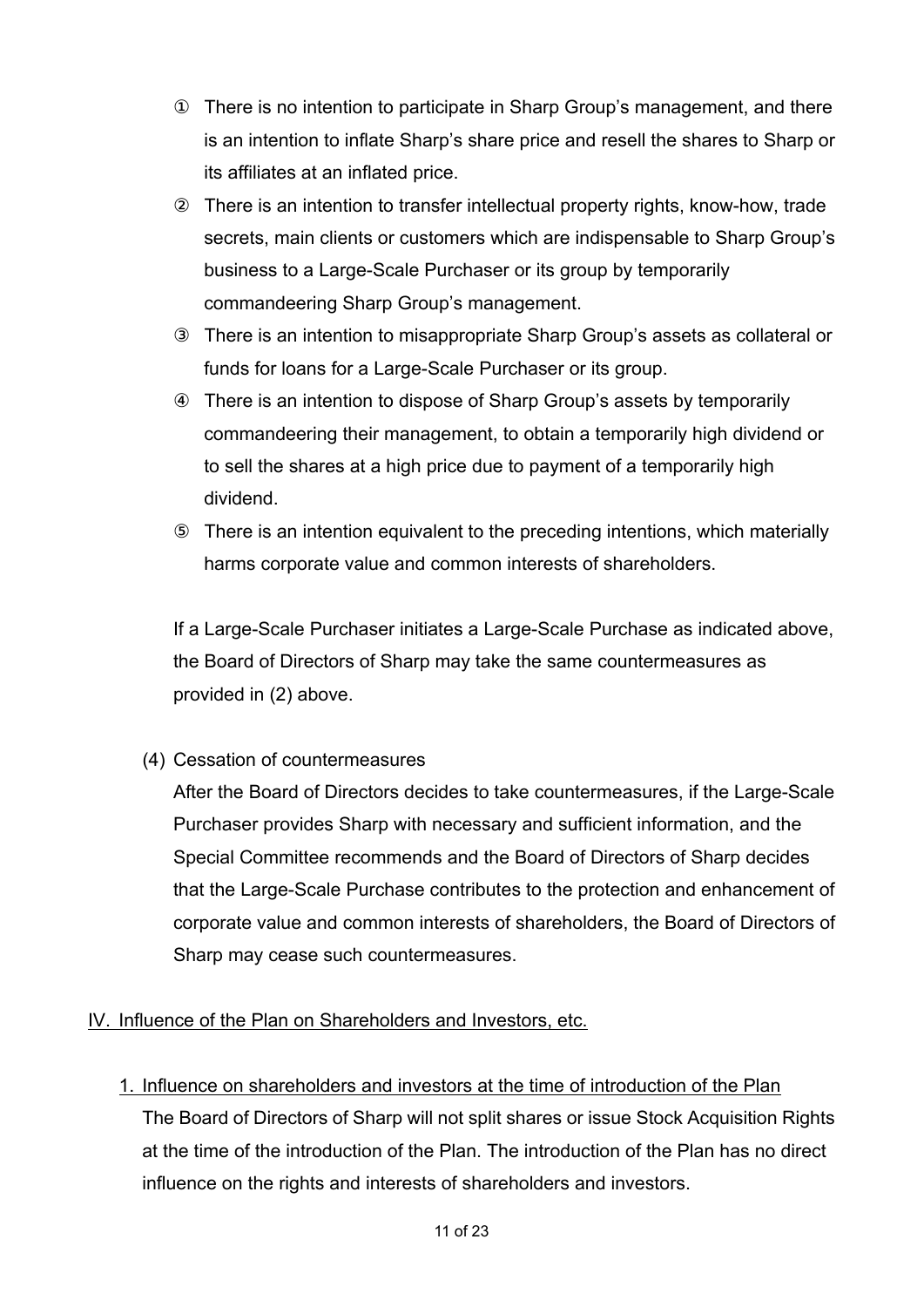2. Influence on shareholders and investors at the time of taking countermeasures The Board of Directors of Sharp will timely disclose information at the time of taking countermeasures against a Large-Scale Purchaser, and adequately consider the interests of shareholders and investors other than the Large-Scale Purchaser.

However, as indicated in III. 4. (4), the Board of Directors of Sharp may cease the countermeasures in accordance with the circumstances even after deciding to take countermeasures. Once the Board of Directors of Sharp decides to take countermeasures in the form of a gratis allotment of Stock Acquisition Rights, but later decides to cease such countermeasures or acquires all Stock Acquisition Rights after allotment, unforeseen damages due to changes in share price may be sustained by shareholders or investors who buy or sell in anticipation of a dilution in the value of Sharp's shares, because a dilution of the value of Sharp's shares shall not occur.

3. Necessary procedure for shareholders to be followed when countermeasures are taken

In the event the Board of Directors of Sharp determines to split shares or allot gratis Stock Acquisition Rights, Sharp will timely and adequately notify the shareholders of the necessary procedure.

V. The Fact That, and the Reasons Why, the Plan is Based on the Basic Policy, does not Harm Corporate Value and Common Interests of Shareholders, and is not Intended to Prolong the Respective Individuals in Their Positions of Director

For the reasons set out below, The Board of Directors of Sharp believes that the Plan is based on the Basic Policy described in I., does not harm corporate value and common interests of shareholders, and is not intended to prolong the respective individuals in their positions of Director.

# 1. The Plan is based on the Basic Policy

The Plan clearly shows that it requires a Large-Scale Purchaser to provide the Board of Directors of Sharp with necessary and sufficient information in advance, that a Large-Scale Purchaser shall be allowed to initiate a Large-Scale Purchase after an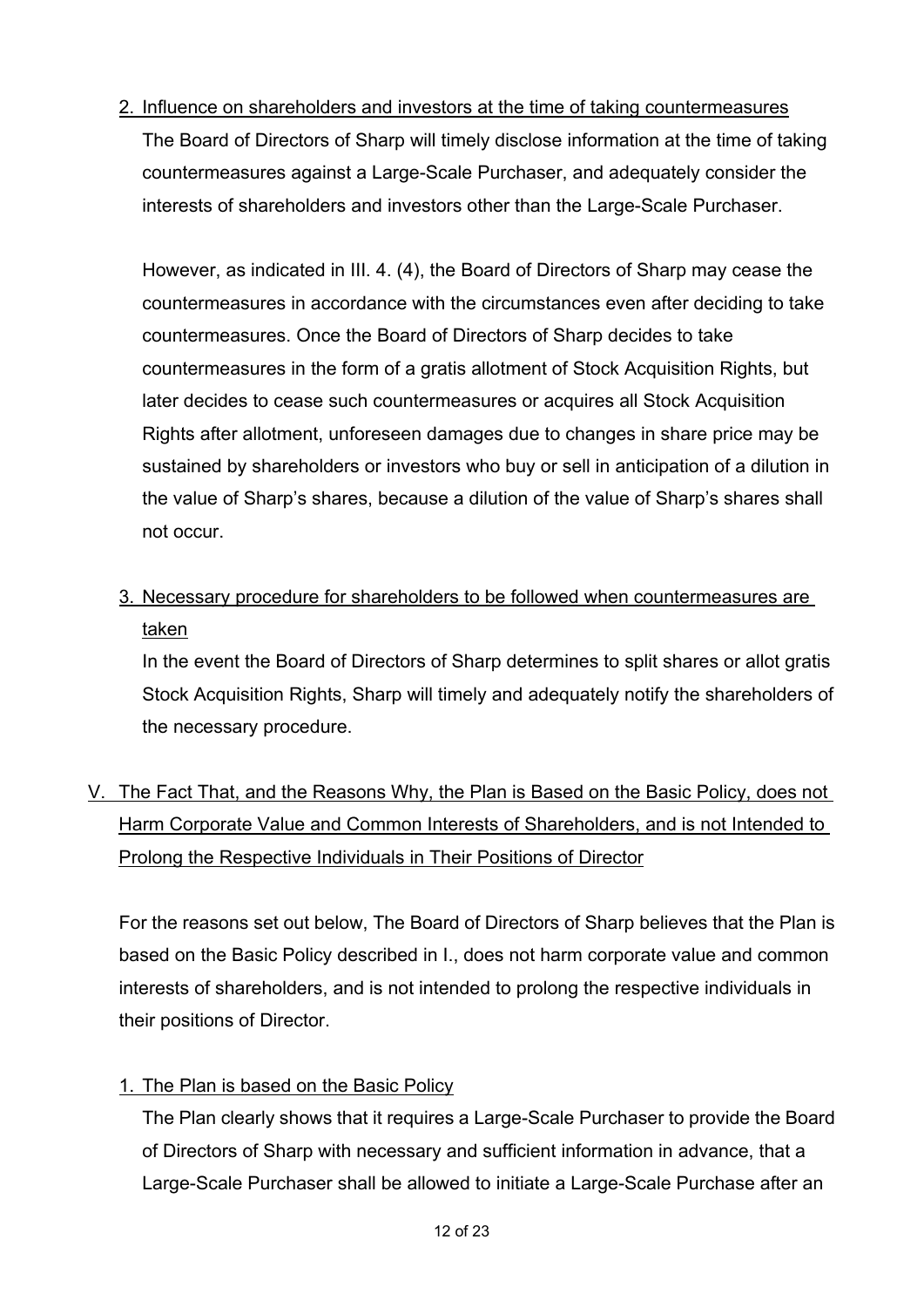Assessment Period has passed, and that the Board of Directors of Sharp may take countermeasures if a Large-Scale Purchaser does not comply with these provisions.

The Plan provides that the Board of Directors of Sharp may take reasonable countermeasures in the event an inappropriate Large-Scale Purchase that is deemed to materially harm corporate value and common interests of shareholders is conducted, even if a Large-Scale Purchaser compiles with the Large-Scale Purchase Rules.

Therefore, the Plan is established in accordance with the Basic Policy.

2. The Plan does not harm corporate value and common interests of shareholders The Plan is established in accordance with A) the Basic Policy, B) the three (3)

principles provided in the "Guidelines Regarding Takeover Defense for the Purpose of Protection and Enhancement of Corporate Value and Shareholders' Common Interests" ((i) Protection and Enhancement of Corporate Value and Shareholders' Common Interests, (ii) Prior Disclosure and Shareholders' Will and (iii) Necessity and Reasonableness), promulgated by the Ministry of Economy, Trade and Industry and the Ministry of Justice on May 27, 2005, and C) the "Matters to be Observed Pertaining to Introduction of Takeover Defense Measures" (Sufficient Disclosure, Transparency, Effect on the Secondary Market and Respect for Shareholders' Rights) provided in the "Securities Listing Regulations," promulgated by Tokyo Stock Exchange, Inc. The Plan provides that the shareholders shall be provided with the necessary information to enable them to decide whether they accept the Large-Scale Purchase, and a proposal of alternatives by the Board of Directors of Sharp. Therefore, the Plan is designed to enable the shareholders and investors to make an informed decision, and does not harm corporate value and common interests of shareholders, but rather enhances such value and interests.

Furthermore, the Plan will be enacted or continued on condition that the shareholders approve the Plan, and the Plan will be abolished if shareholders wish to do so. This indicates that the Plan does not harm corporate value and common interests of shareholders.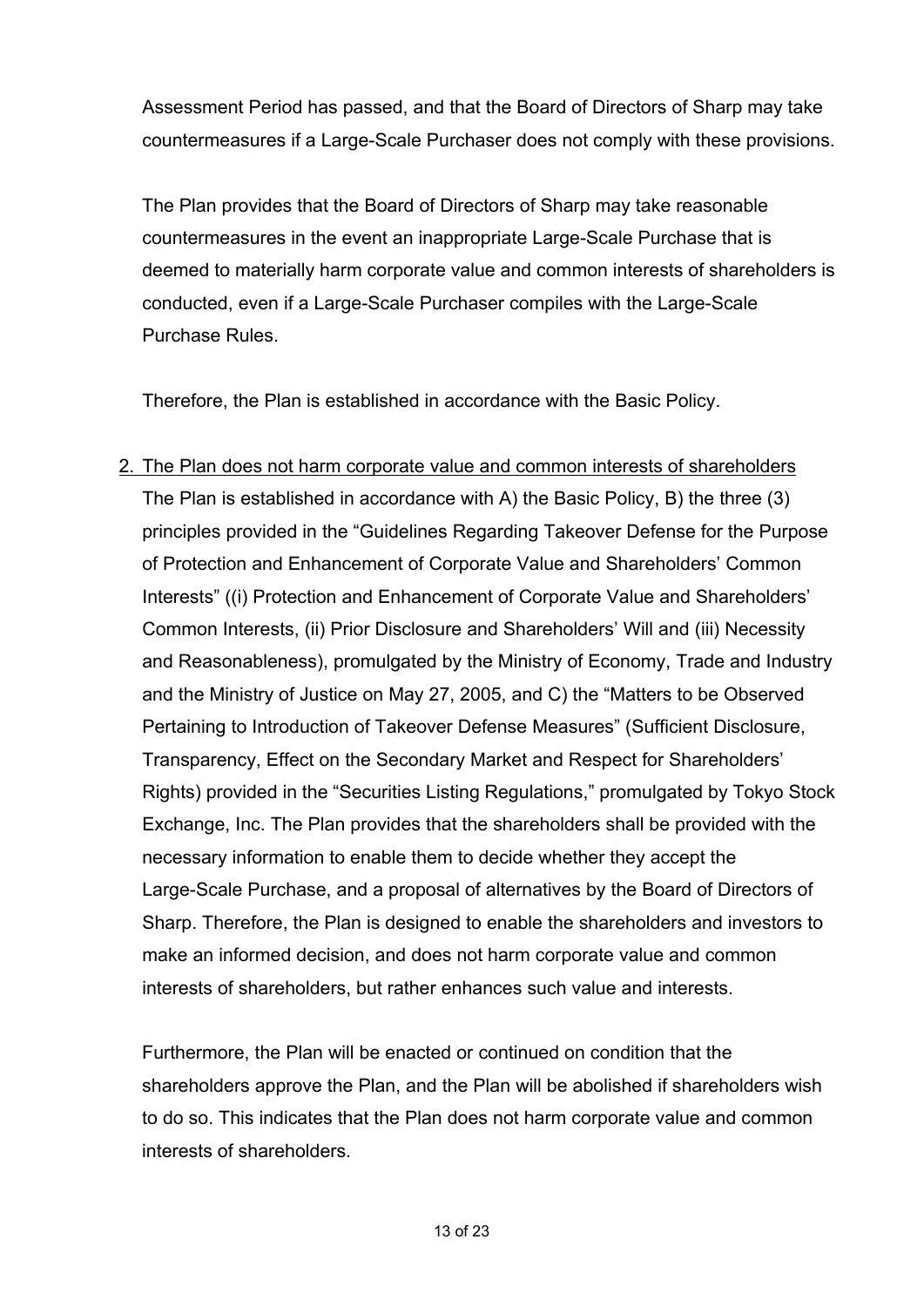# 3. The Plan is not intended to prolong the respective individuals in their positions of **Director**

The Plan clearly provides detailed countermeasures in advance for the Board of Directors of Sharp to take against inappropriate Large-Scale Purchases. Such countermeasures by the Board of Directors of Sharp shall be taken in accordance with the provisions of the Plan. Not only the decision of the Board of Directors of Sharp, but also the approval of the shareholders are required to give effect to the Plan.

When the Board of Directors of Sharp assesses and investigates the Large-Scale Purchases, proposes alternatives, negotiates with a Large-Scale Purchaser, or takes countermeasures, the Board of Directors of Sharp shall get opinions of outside experts and fully consider the recommendations of the Special Committee, which consists of three (3) or more Members all of whom are to remain independent of Sharp management. The Special Committee's advice and recommendations shall not consider the interests of the Directors. The Plan includes provisions that guarantee due process by the Board of Directors of Sharp.

Therefore, the Plan is clearly not intended to prolong the respective individuals in their positions of Directors.

#### VI. Others

#### 1. Process of continuing the Plan

The Board of Directors of Sharp decided at the Board of Directors Meeting held on April 27, 2011 to revise the Existing Takeover Defense Plan and continue the Plan on condition that the shareholders approve the Plan at the 117th Ordinary General Meeting of Shareholders scheduled to be held on June 23, 2011. All four (4) Corporate Auditors including three (3) Outside Corporate Auditors expressed their opinion that the Plan is adequate.

#### 2. Term of the Plan

The Plan is effective from the conclusion of the 117th Ordinary General Meeting of Shareholders scheduled to be held on June 23, 2011, until the conclusion of the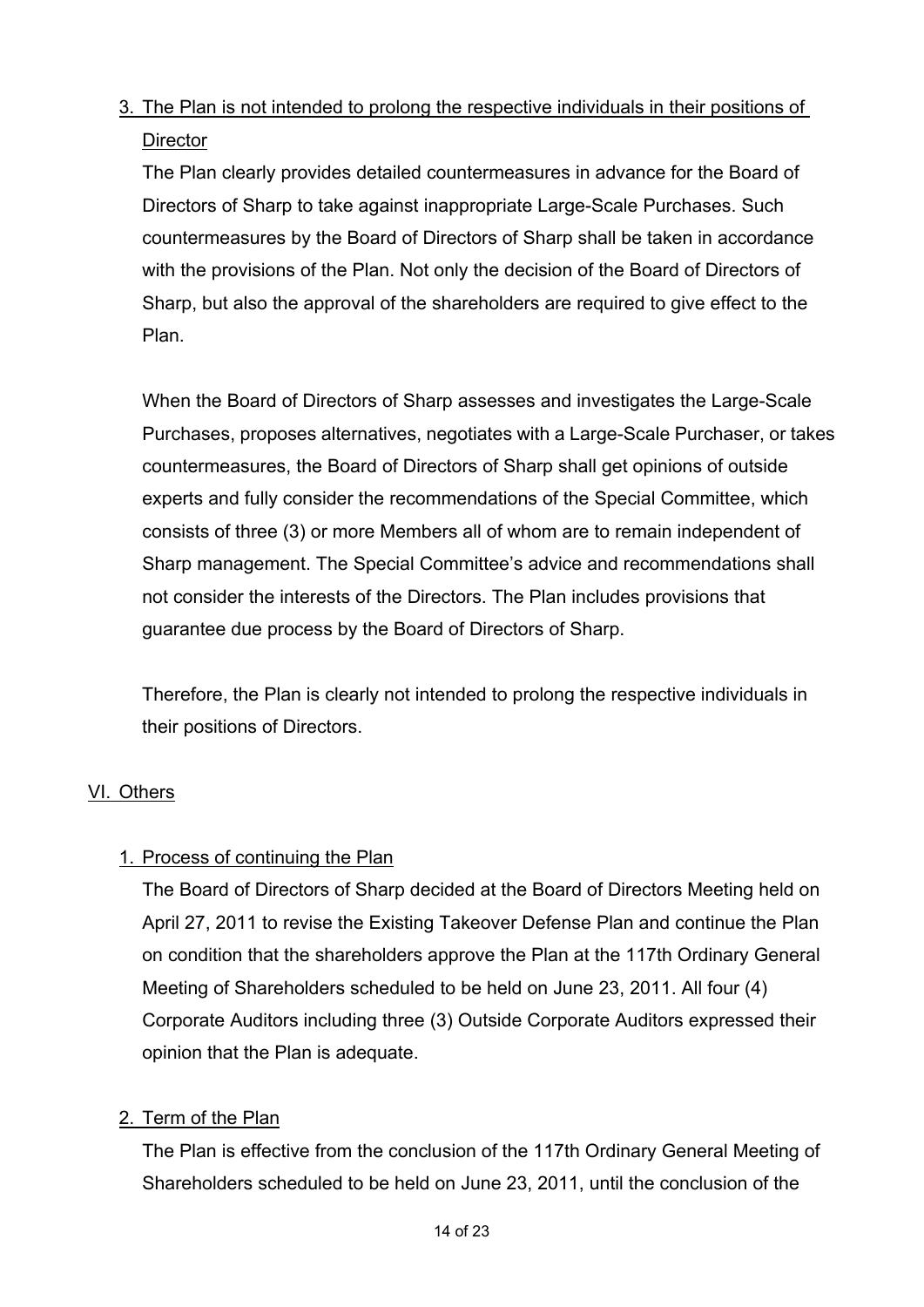120th Ordinary General Meeting of Shareholders scheduled to be held on or before June 30, 2014, on condition that the shareholders approve the Plan at the 117th Meeting.

The Board of Directors of Sharp may decide to abolish the Plan before expiration. If need be, the Board of Directors of Sharp may revise the content of I., II. and the Plan while the Plan is in effect, in accordance with revised laws or revised stock exchange regulations concerning takeover defense plans, if such revision will not be contrary to the basic principles of the Plan. If the Plan is continued, abolished or revised, the Board of Directors of Sharp shall immediately disclose such action.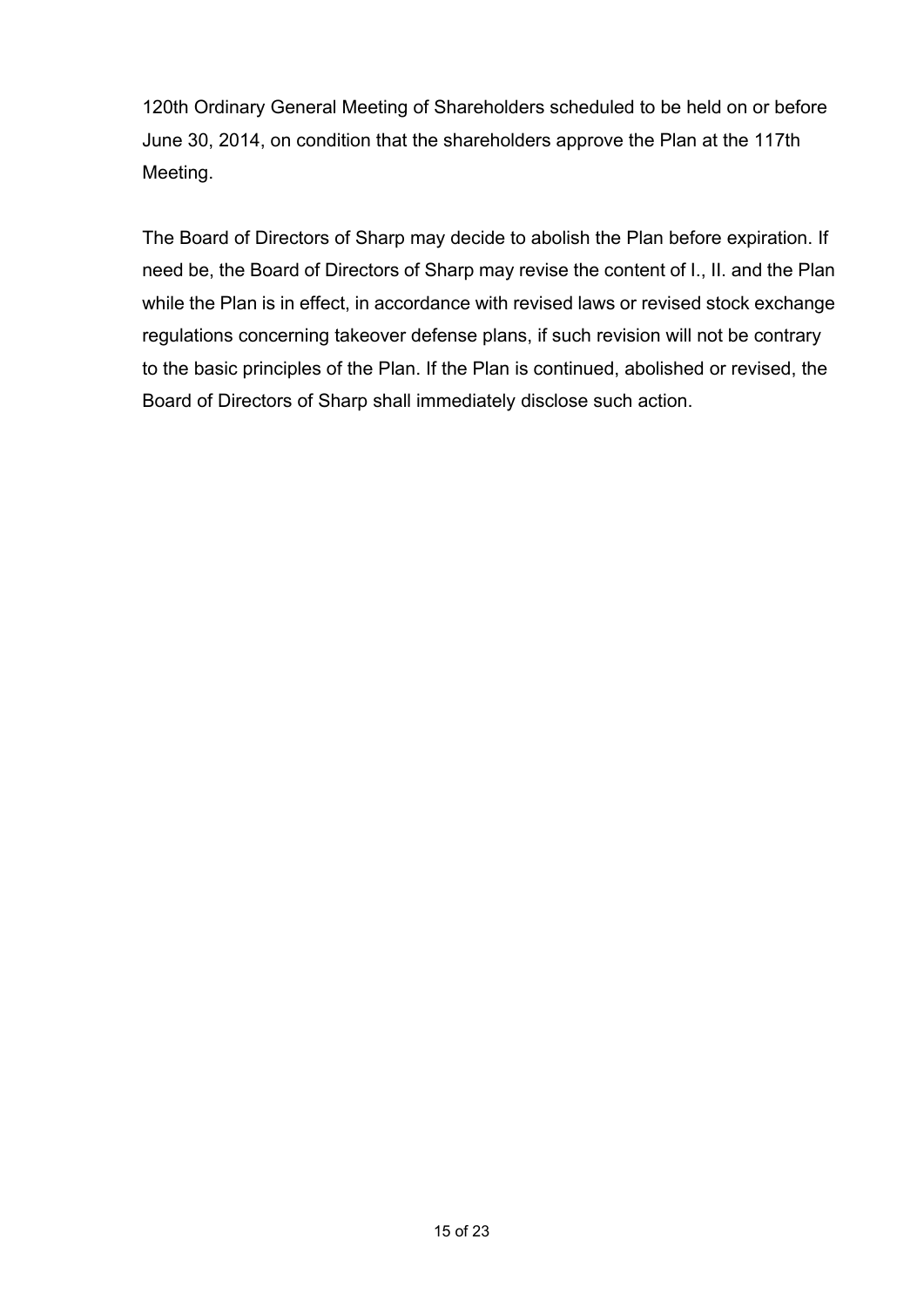#### **Exhibit 1: Plan regarding Large-Scale Purchases of Sharp Corporation Shares**

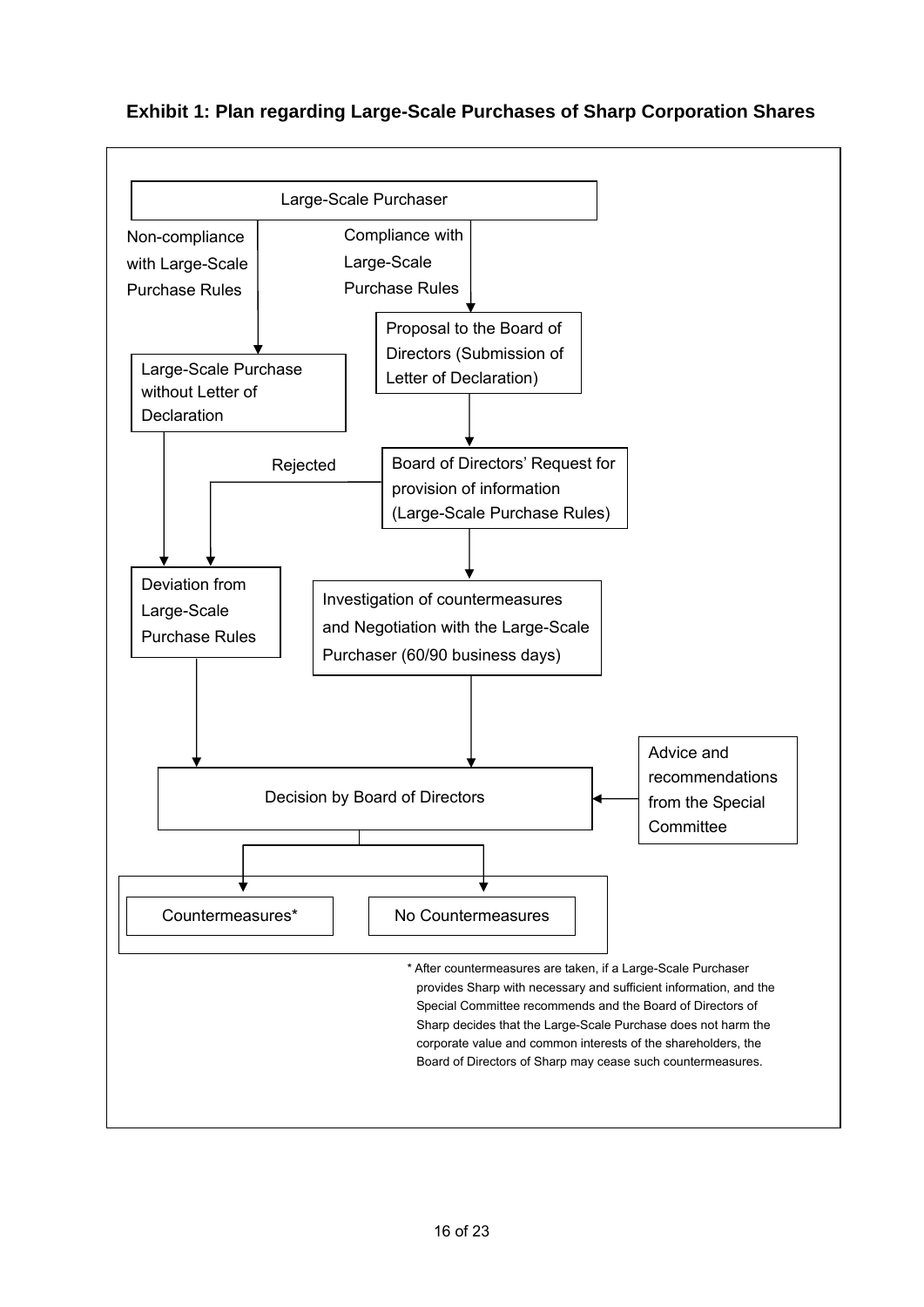## **Exhibit 2: Outline of the Special Committee**

- (1) Outline of the Special Committee Rules
	- The Special Committee shall be established based on a decision by the Board of Directors of Sharp.
	- The Special Committee shall be made up of three (3) or more persons (hereinafter referred to as "Members") and Members shall be appointed by the Board of Directors of Sharp among Outside Directors of Sharp, Outside Corporate Auditors of Sharp and experienced outsiders, all of whom are to remain independent of Sharp and Sharp management.
	- The term of office of a Member shall be one (1) year. It shall be renewed automatically for one (1) year unless Sharp or a Member shall give written notice to the other of an intention not to so renew one (1) month or more prior to the expiration of the initial term or any extended term then in effect.
	- At the request of the Board of Directors of Sharp, the Special Committee shall investigate the matters listed below, and advise and recommend to the Board of Directors of Sharp what the Special Committee decides. The Board of Directors of Sharp shall fully consider such advice and recommendations, and make a final decision concerning the countermeasures. When reaching such decision, each Member of the Special Committee and each Director of Sharp shall consider how the corporate value of Sharp Group and the common interests of the shareholders are best served and not the interests of Members, Directors or others.
		- ① Whether such countermeasures should be taken or not
		- ② Whether the countermeasures the Board of Directors of Sharp have contemplated are adequate or not
		- ③ Whether it is necessary to cease countermeasures or not
		- ④ Important matters equivalent to the preceding three (3) items
		- ⑤ Other matters referred to the Special Committee by the Board of Directors of **Sharp**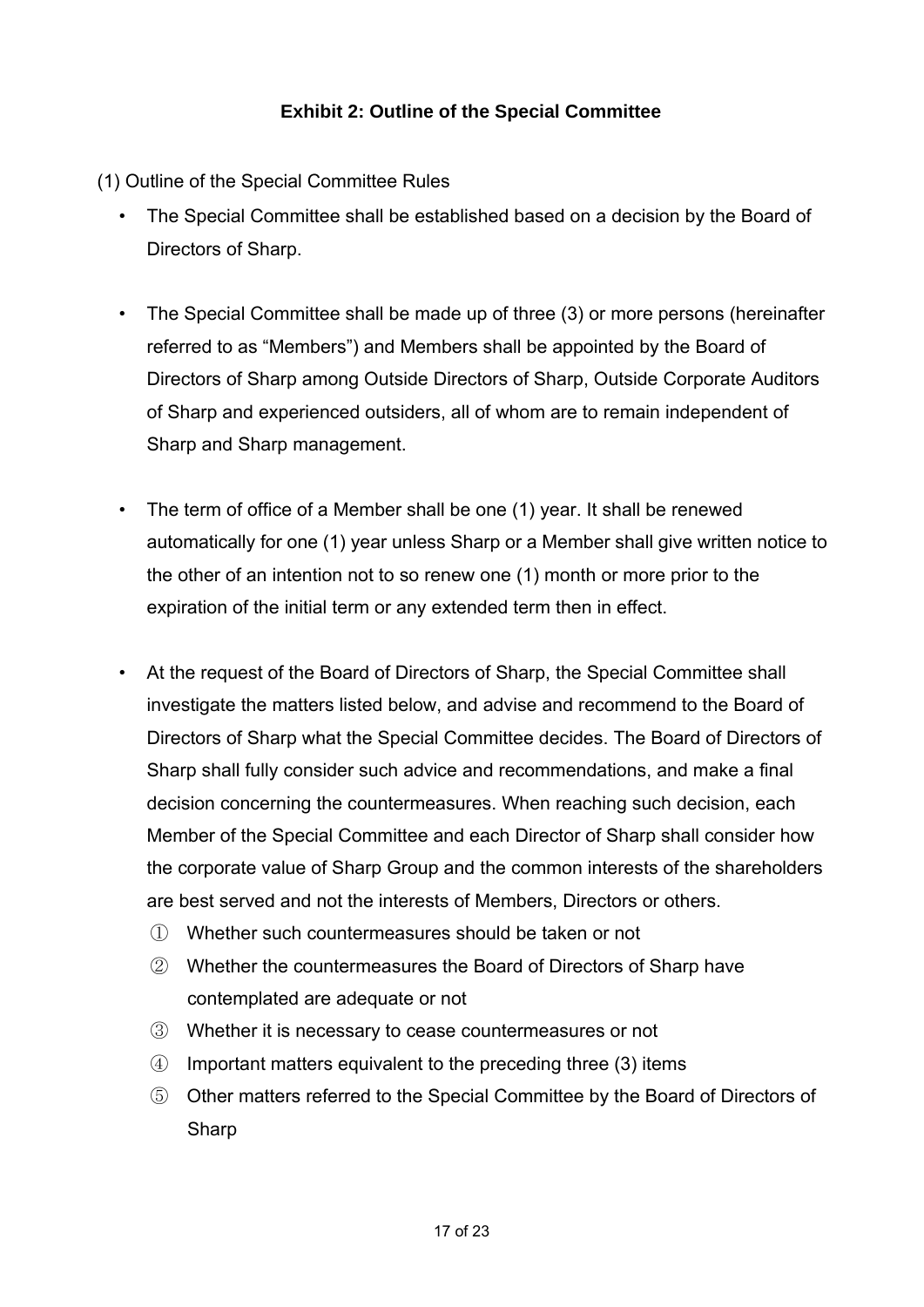- At the expense of Sharp, the Special Committee may seek advice from experts including lawyers, financial advisors and certified public accountants if the Special Committee considers such advice necessary.
- The Special Committee shall be held with all Members in attendance. However, if a Member cannot attend because of accident or other unavoidable grounds, the Special Committee may be held with a majority of Members in attendance.
- Resolutions of the Special Committee shall be adopted by a majority of all Members.
- (2) Members of the Special Committee

| Hidetoshi Yajima             |               |      | Date of birth: January 25, 1935                                                             |  |  |
|------------------------------|---------------|------|---------------------------------------------------------------------------------------------|--|--|
| 1990<br>June                 |               |      | Director of Shimadzu Corporation                                                            |  |  |
| 1994<br>June<br>1996<br>June |               |      | Managing Director of Shimadzu Corporation                                                   |  |  |
|                              |               |      | Senior Managing Director of Shimadzu Corporation                                            |  |  |
|                              | June          | 1998 | President and Chief Executive Officer of Shimadzu Corporation                               |  |  |
|                              | June          | 2003 | Chairman of the Board of Shimadzu Corporation                                               |  |  |
|                              | June          | 2009 | Senior Corporate Advisor of Shimadzu Corporation (present)                                  |  |  |
|                              | Tadao Kagono  |      | Date of birth: November 12, 1947                                                            |  |  |
|                              | November 1988 |      | Professor, Faculty of Business Administration, Kobe University                              |  |  |
|                              | April         | 1998 | Dean, Faculty of Business Administration, Kobe University                                   |  |  |
|                              | April         | 1999 | Professor, Graduate School of Business Administration, Kobe<br><b>University</b>            |  |  |
|                              | April         | 2011 | Special Visiting Professor, Konan University (present)                                      |  |  |
| Kunio Ito                    |               |      | Date of birth: December 13, 1951                                                            |  |  |
|                              | April         | 1992 | Professor, Faculty of Commerce and Management, Hitotsubashi<br>University                   |  |  |
|                              | August        | 2002 | Dean, Graduate School of Commerce and Management,<br>Hitotsubashi University                |  |  |
|                              | December 2004 |      | Vice President and Executive Staff of Hitotsubashi University                               |  |  |
|                              | December 2006 |      | Professor, Graduate School of Commerce and Management,<br>Hitotsubashi University (present) |  |  |
|                              | June          | 2009 | Director (Outside Director), Sharp Corporation (present)                                    |  |  |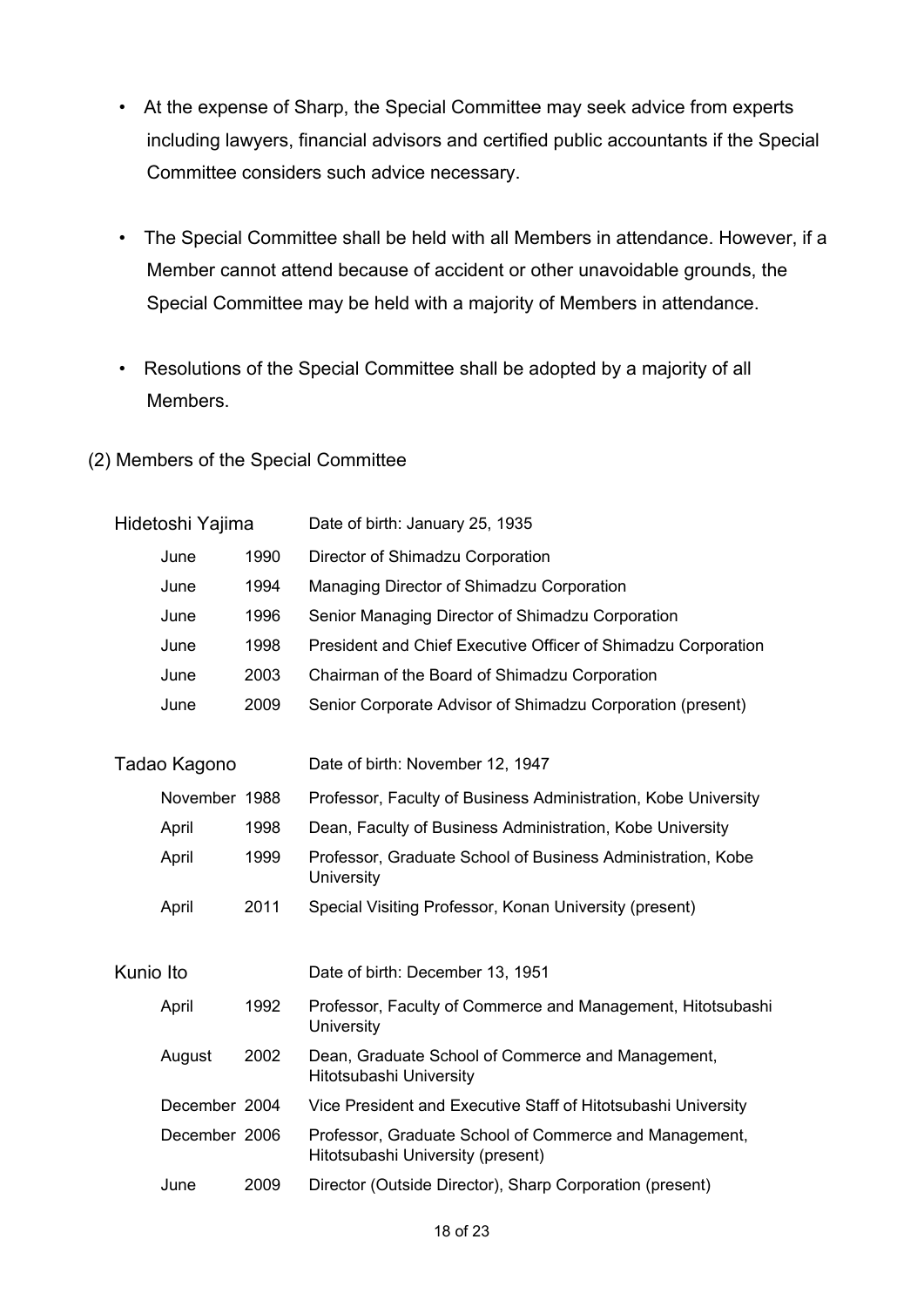| Hiroshi Chumon                 |                |      | Date of birth: March 8, 1937                                                     |  |
|--------------------------------|----------------|------|----------------------------------------------------------------------------------|--|
|                                | September 1985 |      | Chief of the Ibaraki Prefectural Police Headquarters                             |  |
| 1988<br>July                   |                |      | Director General of the Criminal Investigation Bureau,<br>National Police Agency |  |
|                                | January        | 1991 | Chief of the Osaka Prefectural Police Headquarters                               |  |
| December 1992<br>December 1997 |                |      | Member of Pollution-related Health Damage Compensation<br>Grievance Board        |  |
|                                |                |      | President of The Horse Racing Protection Foundation of Japan                     |  |
|                                | June           | 2003 | Corporate Auditor (Outside Corporate Auditor), Sharp Corporation<br>(present)    |  |
| Yoichiro Natsuzumi             |                |      | Date of birth: March 4, 1949                                                     |  |
|                                | April          | 1975 | Member of Bar Association<br>Joined Irokawa Law Office (present)                 |  |
|                                | June           | 2008 | Corporate Auditor (Outside Corporate Auditor), Sharp Corporation<br>(present)    |  |

If the proposals for the Election of Directors and the Election of Corporate Auditors are approved as proposed at the 117th Ordinary General Meeting of Shareholders, scheduled to be held on June 23, 2011, the Members of the Special Committee will be the following persons.

| Kunio Itoh    | Director (Outside Director), Sharp Corporation                                      |
|---------------|-------------------------------------------------------------------------------------|
| Makoto Kato   | Director (Outside Director), Sharp Corporation                                      |
|               | Yoichiro Natsuzumi Corporate Auditor (Outside Corporate Auditor), Sharp Corporation |
| Masuo Okumura | Corporate Auditor (Outside Corporate Auditor), Sharp Corporation                    |

A career summary of Makoto Kato and Masuo Okumura are as follows:

| Makoto Kato |      | Date of birth: December 13, 1940                                       |  |
|-------------|------|------------------------------------------------------------------------|--|
| June        | 1995 | Director of ITOCHU Corporation                                         |  |
| April       | 1997 | Managing Director of ITOCHU Corporation                                |  |
| April       | 1998 | Representative Senior Managing Director of ITOCHU Corporation          |  |
| April       | 2001 | Representative Executive Vice President of ITOCHU Corporation          |  |
| April       | 2006 | Vice Chairman of ITOCHU Corporation                                    |  |
| June        | 2007 | Senior Corporate Adviser of ITOCHU Corporation (resigned July<br>2010) |  |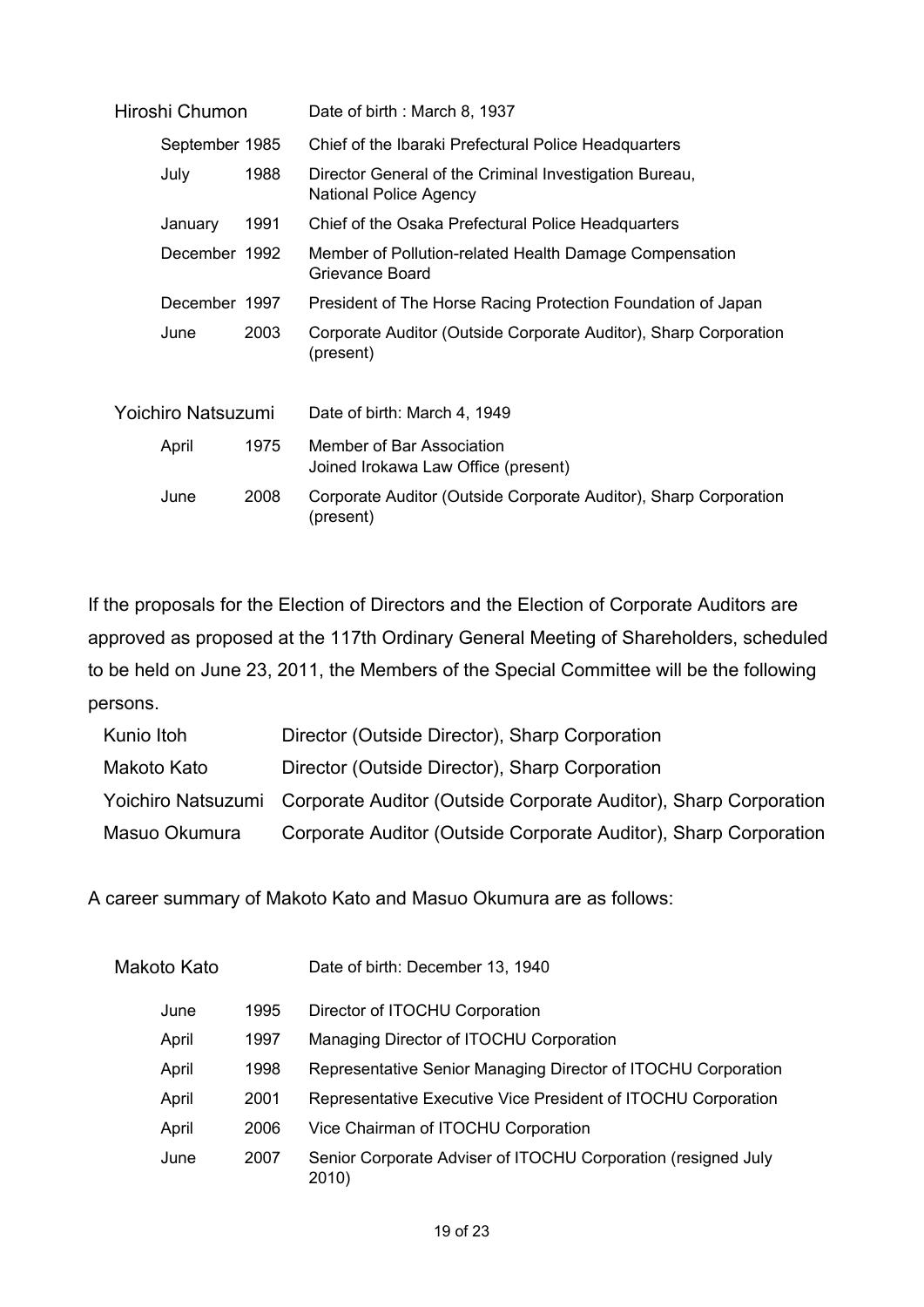| Masuo Okumura |         |      | Date of birth: November 8, 1947                                 |
|---------------|---------|------|-----------------------------------------------------------------|
|               | May     | 2001 | Chief of the Osaka Prefectural Police Headquarters              |
|               | August  | 2002 | Director General of the Security Bureau, National Police Agency |
|               | January | 2004 | Superintendent General for Metropolitan Police Department       |
|               | March   | 2006 | Chairperson of Japan Traffic Safety Association (present)       |
|               |         |      |                                                                 |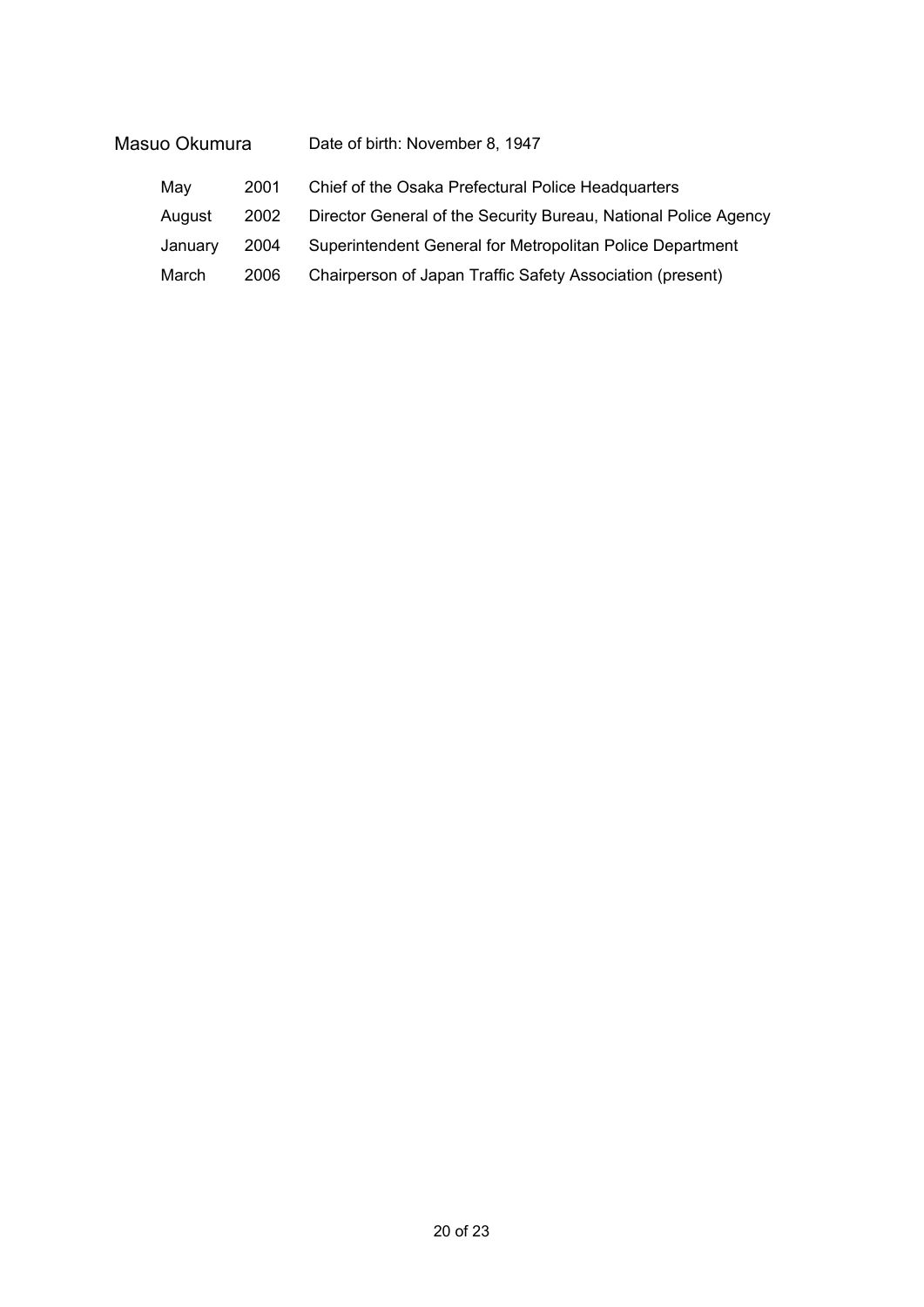## **Exhibit 3: Outline of Stock Acquisition Rights**

1. Shareholders entitled to receive Stock Acquisition Rights and Conditions for issuance

Sharp will allot the Stock Acquisition Rights to those shareholders, other than Sharp itself, who are recorded in Sharp's final register of shareholders on the date of record decided and publicly declared by the Board of Directors of Sharp, at a ratio of one Stock Acquisition Right for every one share of Sharp.

- 2. Class and number of shares to be issued upon exercise of Stock Acquisition Rights The class of shares to be issued upon the exercise of the Stock Acquisition Rights shall be common stock, and one share shall be granted for each Stock Acquisition Right exercised (hereinafter referred to as the "Number of Shares Covered by Stock Acquisition Rights"). However, in the event of a share split or a share consolidation of Sharp's shares, the required adjustment shall be made. The Number of Shares Covered by Stock Acquisition Rights might be adjusted in accordance with the change of the total number of issued shares.
- 3. Amount to be paid upon exercise of Stock Acquisition Rights The amount required to be paid upon the exercise of a Stock Acquisition Right shall be determined by the Board of Directors of Sharp but shall be between one (1) Japanese Yen at a minimum and one-half of the market price of one share of Sharp at a maximum.
- 4. Conditions for exercising Stock Acquisition Rights The condition shall be imposed, among others, that those exercising Stock Acquisition Rights cannot belong to a specified group of shareholders holding a 20% or more share of voting rights (except with the previous consent of the Board of Directors of Sharp). Details shall be separately determined by the Board of Directors of Sharp.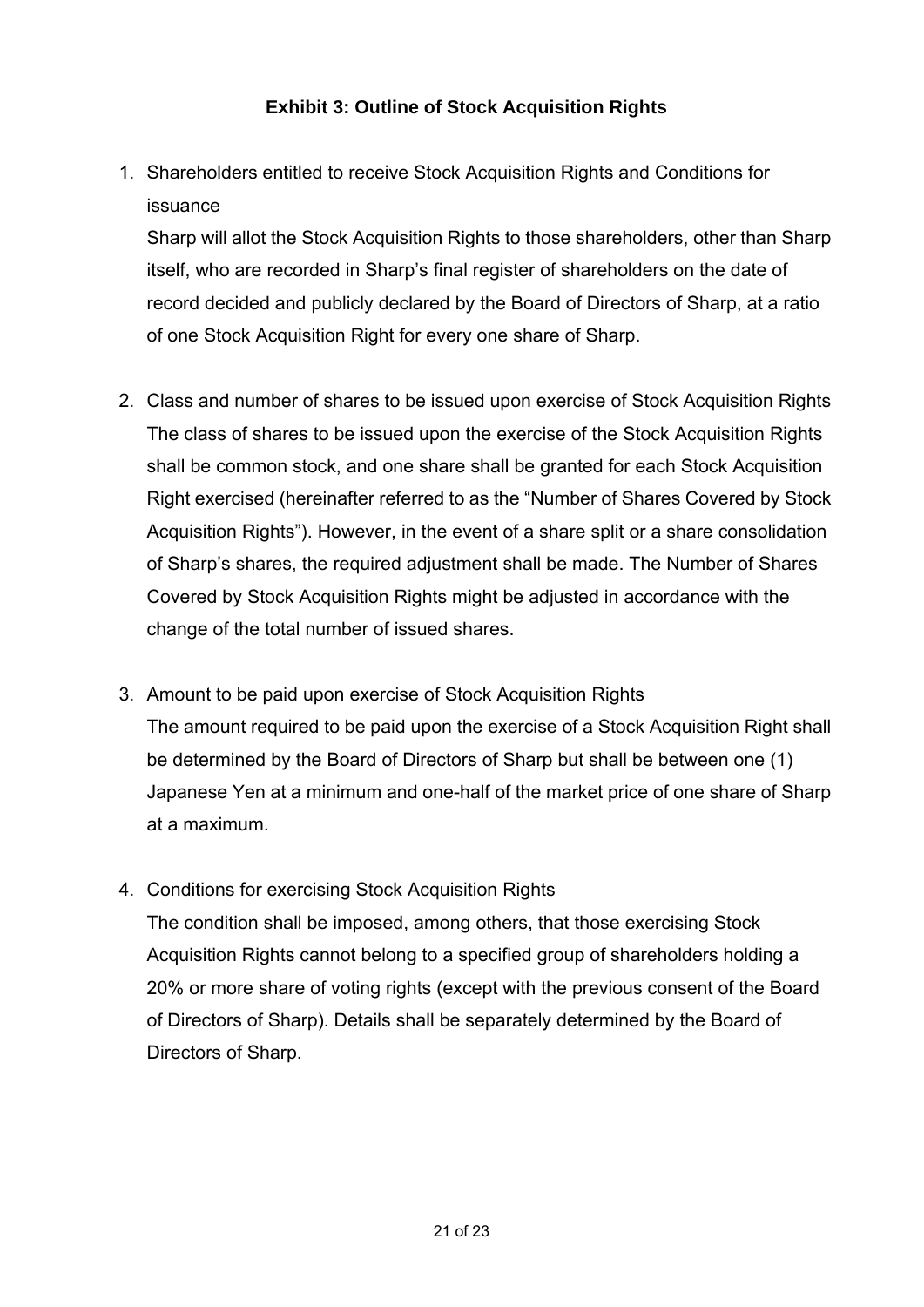- 5. Restriction on transfer of Stock Acquisition Rights Any transfer of the Stock Acquisition Rights requires approval of the Board of Directors of Sharp.
- 6. Acquisition of Stock Acquisition Rights by Sharp

At any time on or before the day immediately prior to the commencement date of the exercise period, if the Board of Directors considers that it is appropriate for Sharp to acquire the Stock Acquisition Rights, Sharp may, on a date to be separately determined by the Board of Directors, acquire all of the Stock Acquisition Rights without consideration. Sharp may determine that Sharp may acquire all of the Stock Acquisition Rights that are held by persons other than those who are not entitled to exercise the Stock Acquisition Rights as set forth in 4. above and deliver shares of Sharp in the number equal to the Number of Shares Covered by Stock Acquisition Rights for every one Stock Acquisition Right. Details shall be separately determined by the Board of Directors of Sharp.

7. Exercise period for Stock Acquisition Rights and others The exercise period for the Stock Acquisition Rights and other necessary matters shall be separately determined by the Board of Directors of Sharp.